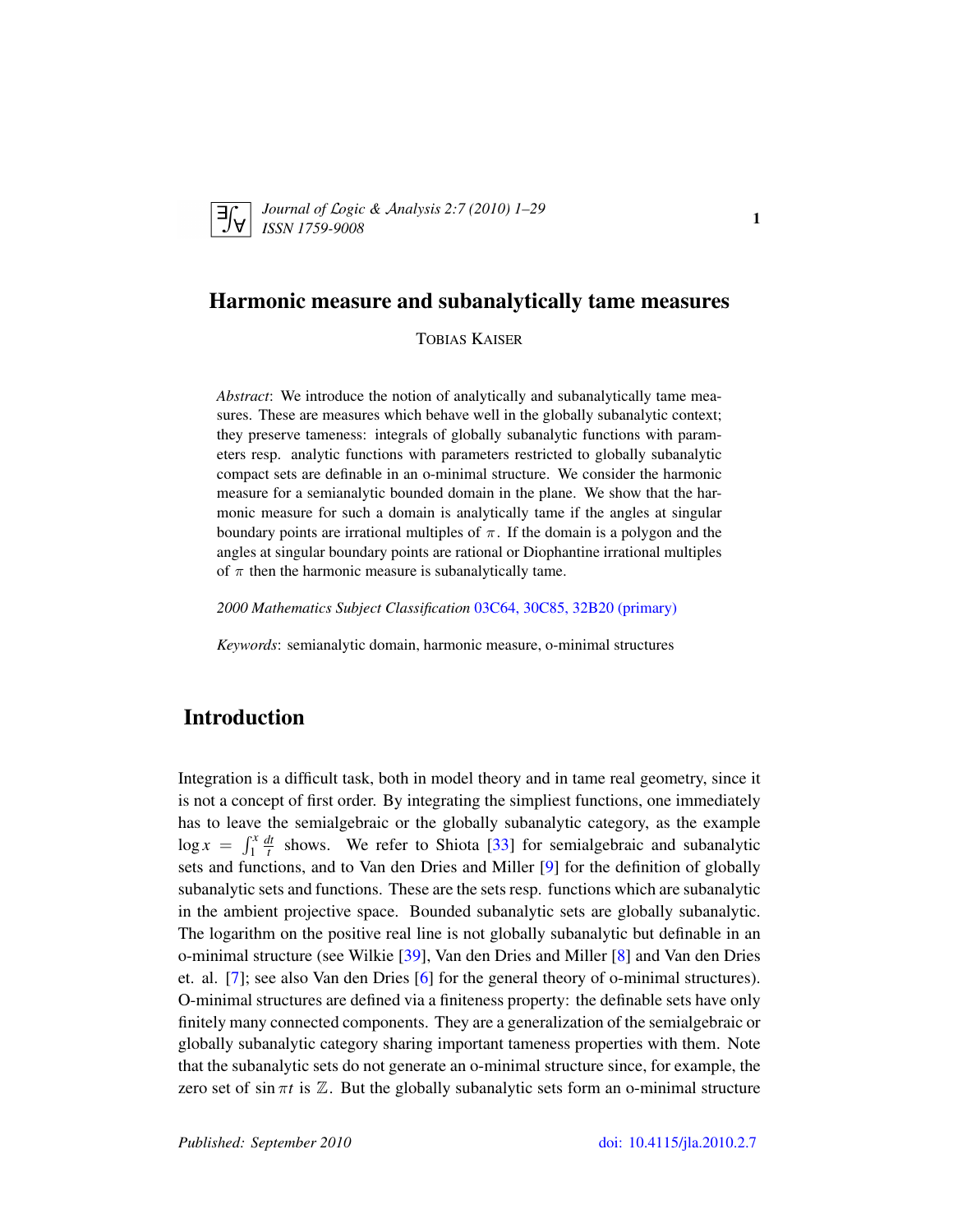denoted by  $\mathbb{R}_{an}$ . O-minimal structures provide an excellent framework to capture important concepts from analysis and different classes of functions in the tame setting (see also Van den Dries and Speissegger [\[10,](#page-26-4) [11\]](#page-26-5), Speissegger [\[37\]](#page-28-1), Rolin et. al. [\[32\]](#page-27-1), and [\[22\]](#page-27-2)).

In this paper we investigate integration and measures in the globally subanalytic resp. o-minimal setting. So far the Lebesgue measure was considered in the literature. Taking the antiderivative of a one variable function preserves o-minimality (see [\[37\]](#page-28-1)). In this generality the situation of integrating functions with parameters is unsettled. But there is the following very nice result of Comte, Lion and Rolin (see Comte et al. [\[4\]](#page-26-6) and Lion and Rolin [\[26\]](#page-27-3)): integrals of globally subanalytic functions with parameters with respect to the Lebesgue measure are definable in the o-minimal structure  $\mathbb{R}_{an,exp}$ . The proof is based on the preparation theorem for globally subanalytic functions (see Lion and Rolin [\[25,](#page-27-4) [26\]](#page-27-3)).  $\mathbb{R}_{an,exp}$  is the structure generated by  $\mathbb{R}_{an}$  and the exponential function or, equivalently, the logarithm function;  $\mathbb{R}_{an,exp}$  is again o-minimal by [\[8\]](#page-26-1) and [\[7\]](#page-26-2).

There are two possible ways to extend the results of Comte, Lion and Rolin one can think of. First, one can start with o-minimal expansions of  $\mathbb{R}_{an}$ . But the only complete result in this direction is the one above. Soufflet [\[35,](#page-27-5) [36\]](#page-28-2) has obtained partial results for the structure  $\mathbb{R}^{\mathbb{R}}_{\text{an}}$  which expands  $\mathbb{R}_{\text{an}}$  by all real power functions (see Miller [\[27\]](#page-27-6) for more information on this structure). We pursue the second possible extension of the result of Comte, Lion and Rolin; we consider other measures. We make the following definition: a measure is called subanalytically tame if there is an o-minimal expansion of  $\mathbb{R}_{\text{an}}$  such that integrals of globally subanalytic functions with parameters are definable in this o-minimal expansion. We also introduce the weaker notion of analytically tame measures: a measure is called analytically tame if there is an o-minimal expansion of  $\mathbb{R}_{an}$  such that integrals of analytic functions with parameters restricted to globally subanalytic compact sets are definable in this o-minimal expansion. See Definition [1.1](#page-3-0) for the precise statement. By the result of Comte, Lion and Rolin the Lebesgue measure fits in this context. The question is now whether other significant measures fit.

An important class of measures is given by the harmonic measures. They are defined on the boundary of a bounded domain  $\Omega$  in  $\mathbb{R}^n$  and are intimately related to the Dirichlet problem for  $\Omega$  (see Armitage and Gardiner [\[1,](#page-26-7) Chapter 6] for the definition of the harmonic measure and the Dirichlet problem, especially for the notion of generalized Dirichlet solution, the so called PWB solution; see also Garnett and Marshall [\[14\]](#page-26-8) for harmonic measures on the plane):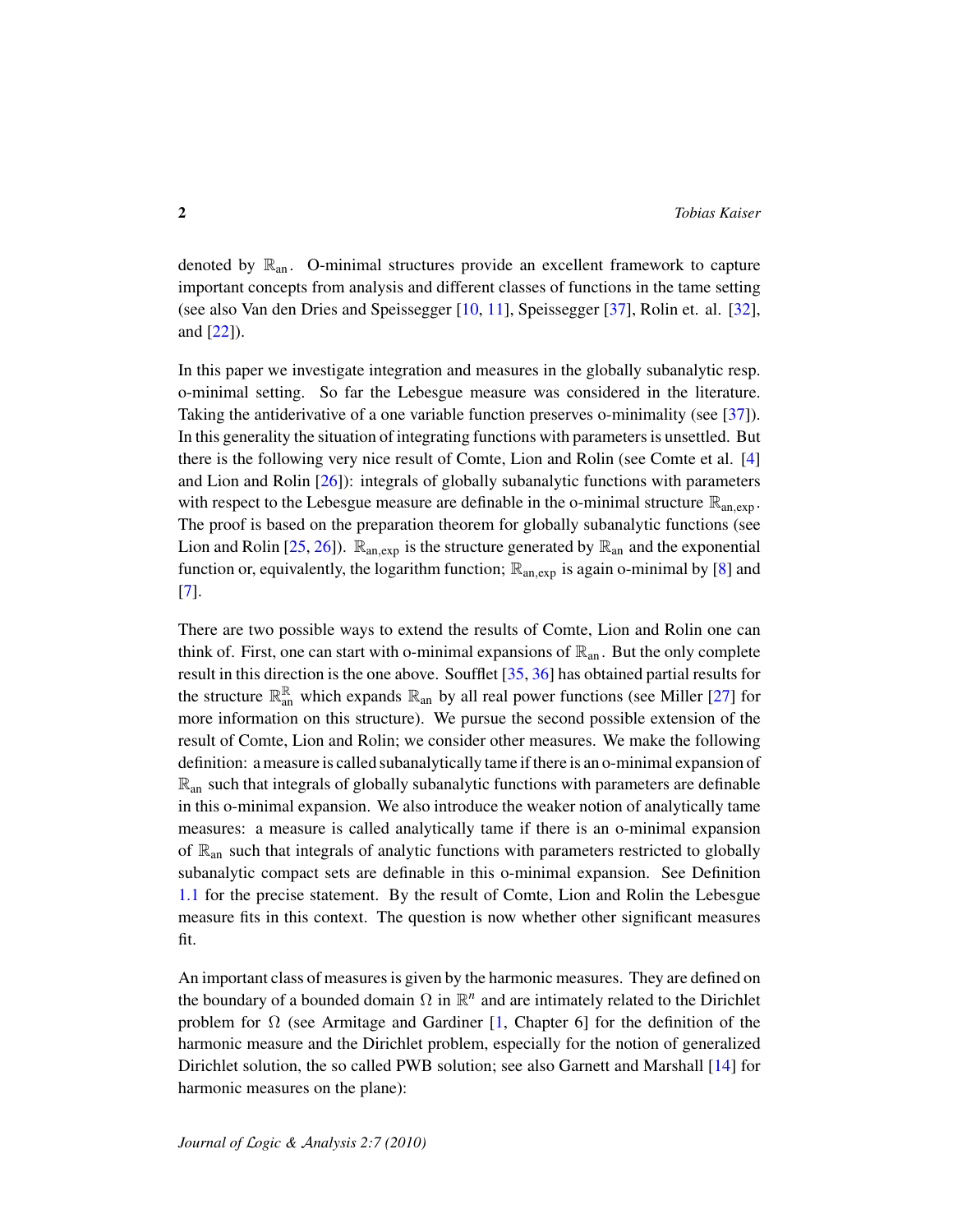Let  $z \in \Omega$  and let  $\omega_{\Omega}(z, -)$  be the harmonic measure for  $\Omega$  at *z*. Let *f* be a continuous function on the boundary of  $\Omega$ . Then  $\int_{\partial\Omega} f(\zeta) d\omega_{\Omega}(z,\zeta) = H_f(z)$ , where  $H_f(z)$  is the uniquely determined (generalized) Dirichlet solution of *f*; i.e.  $H_f$  is harmonic in  $\Omega$ and  $H_f$  has a continuous extension to  $\partial\Omega$  for all boundary points outside a small set of Lebesgue measure 0 and coincides there with  $f$ . We consider the plane case and assume that  $\Omega$  is semianalytic (in dimension 2 subanalytic and semianalytic are the same, see Bierstone and Milman [\[2,](#page-26-9) Theorem 6.1]). In [\[21\]](#page-27-7) it was shown, under the assumption that the angles of the domain at every singular boundary point is an irrational multiple of  $\pi$ , that the Dirichlet solution for a semianalytic boundary function is definable in the o-minimal structure  $\mathbb{R}_{Q,\exp}$  (see [\[22\]](#page-27-2) for the o-minimal structure  $\mathbb{R}_{Q}$ ). We use this result to show the following:

## Theorem A

*Let* Ω *be a bounded and semianalytic domain in the plane such that the angles at every singular boundary point are irrational multiple of*  $\pi$ . Then for every  $z \in \Omega$ , the *harmonic measure*  $\omega_{\Omega}(z, -)$  *of*  $\Omega$  *is analytically tame.* 

For certain polygons we can obtain subanalytic tameness. We call a polygon Diophantine if the angles at every singular boundary points are rational numbers or Diophantine irrational multiples of  $\pi$ . We prove

#### Theorem B

*Let P be a Diophantine polygon. Then for every*  $z \in P$ *, the harmonic measure*  $\omega_P(z, -)$ *is subanalytically tame.*

These two theorems are obtained as follows. We show first that the harmonic measure has density with respect to the length measure on the boundary similar to the case of a smooth boundary. For this we use the geometric tameness properties of globally subanalytic sets such as having stratification with nice features (see for example Kur-dyka [\[23\]](#page-27-8)). The density is related to the Green function  $G_z$  given by  $K_z - H_{K_z}$ , where  $K_z = -\log|z - w|$  is the Poisson kernel on  $\mathbb{R}^2$ . To obtain Theorem A we apply the results of [\[21,](#page-27-7) [22\]](#page-27-2). To prove Theorem B we use the theory of Schwarz Christoffel maps (see Driscoll and Trefethen [\[12\]](#page-26-10) and [\[18,](#page-27-9) Section 4]) and the subanalytic preparation theorem  $(25, 26)$ ; see also Parusinski  $[29, 30]$  $[29, 30]$  $[29, 30]$ ).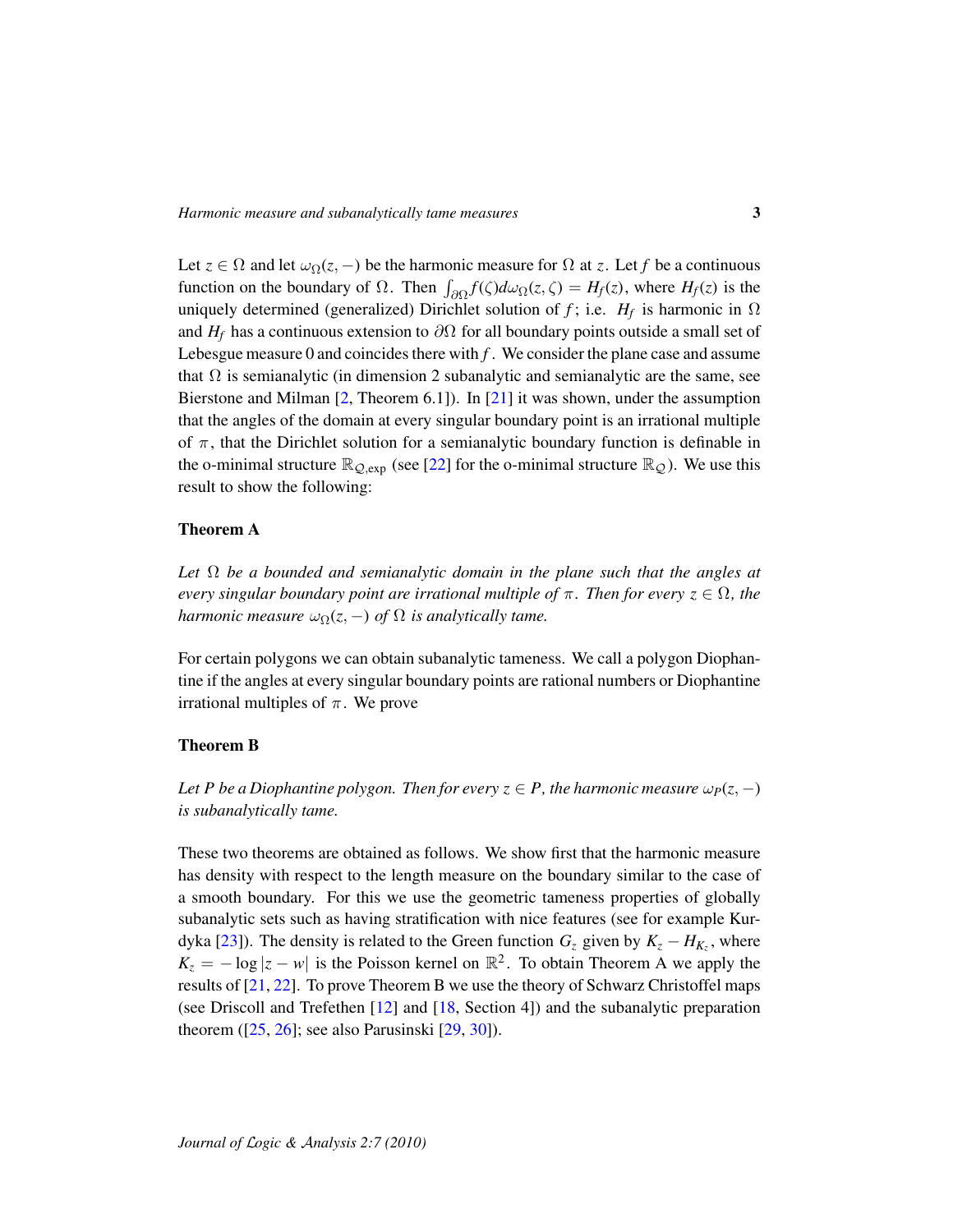## **Notation**

We denote by  $\mathbb N$  the set of natural numbers and by  $\mathbb N_0$  the set of nonnegative integers. Given  $a \in \mathbb{C}$  and  $r > 0$ , we denote by  $B(a, r)$  the open disc and by  $\overline{B}(a, r)$  the closed disc with center *a* and radius *r*. We identify  $\mathbb{R}^2$  with  $\mathbb C$  in the usual way. A polydisc with center  $a = (a_1, \ldots, a_n) \in \mathbb{C}^n$  is a set of the form  $\prod_{i=1}^n B(a_i, r_i)$  where  $r_i > 0$ . An open box with center  $a = (a_1, \ldots, a_n) \in \mathbb{R}^n$  is a set of the form  $\prod_{i=1}^n |a_i - r_i, a_i + r_i|$ where  $r_i > 0$ . Given a set  $A \subset \mathbb{R}^n$  we denote by  $\mathbb{1}_A$  the characteristic function of A. We call a nonempty, open and connected subset of  $\mathbb{R}^n$  a domain.

# 1 Definition of (sub)analytically tame measures

We give the definition of a subanalytically tame measure and of an analytically tame measure. We show how the result of Comte, Lion and Rolin (see [\[4\]](#page-26-6) and [\[26\]](#page-27-3)) on the integration of globally subanalytic functions with parameters with respect to the Lebesgue measure fits precisely in this concept.

<span id="page-3-0"></span>**Definition 1.1** Let  $n \in \mathbb{N}$  and let  $\mu$  be a positive Borel measure on  $\mathbb{R}^n$ .

- a) We call  $\mu$  *subanalytically tame* if the following holds:
	- (i) For every globally subanalytic function  $f : \mathbb{R}^m \times \mathbb{R}^n \to \mathbb{R}$  the set

$$
\infty(f,\mu) := \{x \in \mathbb{R}^m : \int_{\mathbb{R}^n} |f(x,t)| d\mu(t) = \infty\}
$$

is globally subanalytic.

(ii) There is an o-minimal expansion  $\mathcal R$  of  $\mathbb R_{an}$  such that for every globally subanalytic function  $f : \mathbb{R}^m \times \mathbb{R}^n \to \mathbb{R}$  the function

$$
\mathbb{R}^m \setminus \infty(f,\mu) \to \mathbb{R}, x \mapsto \int_{\mathbb{R}^n} f(x,t) d\mu(t),
$$

is definable in  $\mathcal{R}$ .

We call  $R$  a *subanalytically integrating o-minimal structure of*  $\mu$ .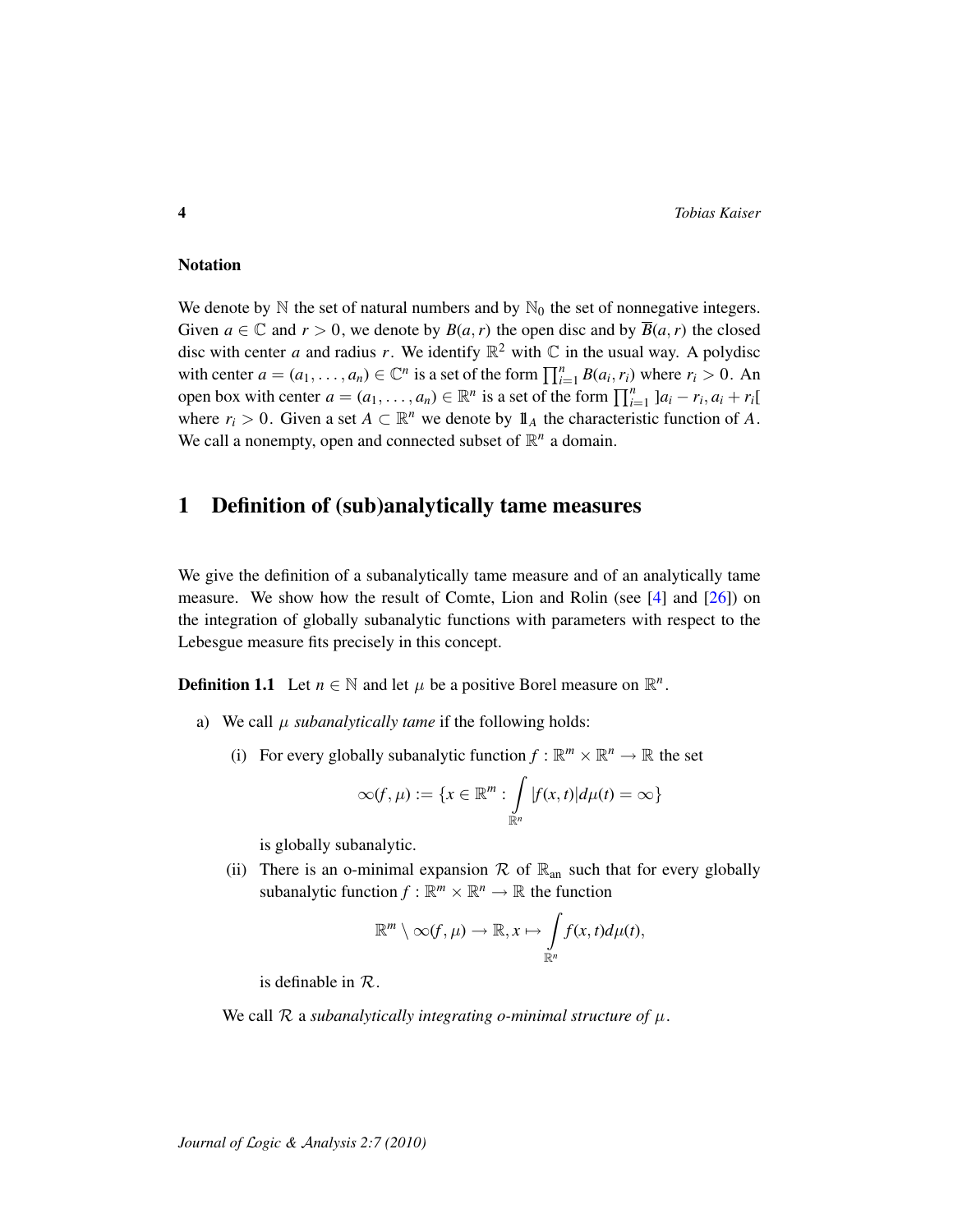- b) We call  $\mu$  *analytically tame* if the following holds:
	- (i) For every real analytic function  $f: U \to \mathbb{R}$  where  $U \subset \mathbb{R}^m \times \mathbb{R}^n$  is open, and for every subanalytic set *K* which is relatively compact in *U* (i.e.  $\overline{K}$ is compact and  $\overline{K} \subset U$ , the set

$$
\infty(f, K, \mu) := \{x \in \mathbb{R}^m : \int_{\mathbb{R}^n} |1 \mathbb{1}_K f(x, t)| d\mu(t) = \infty\}
$$

is globally subanalytic.

(ii) There is an o-minimal expansion  $\mathcal R$  of  $\mathbb R_{an}$  such that for every real analytic function  $f: U \to \mathbb{R}$  where  $U \subset \mathbb{R}^m \times \mathbb{R}^n$  is open, and for every subanalytic set *K* which is relatively compact in *U*, the function

$$
\mathbb{R}^m\setminus \infty(f,K,\mu)\to \mathbb{R},\ x\mapsto \int\limits_{\mathbb{R}^n}1\!\!1_Kf(x,t)d\mu(t),
$$

is definable in  $\mathcal{R}$ .

We call  $R$  an *analytically integrating o-minimal structure of*  $\mu$ .

**Remark 1.2** A subanalytically tame measure  $\mu$  is analytically tame and a subanalytically integrating o-minimal structure of  $\mu$  is an analytically integrating o-minimal structure of  $\mu$ .

**Remark 1.3** Let  $\mu$  be a subanalytically (resp. analytically) tame measure. We denote by  $\mathcal{R}_{\mu}$  the expansion of  $\mathbb{R}_{an}$  generated by all functions obtained in (ii) of Definition [1.1](#page-3-0) a), and by  $\mathcal{R}_{\mu,an}$  the expansion of  $\mathbb{R}_{an}$  generated by all functions obtained in (ii) of Definition [1.1](#page-3-0) b).

Note that  $\mathcal{R}_{\mu,an}$  is a reduct of  $\mathcal{R}_{\mu}$  if the latter one exists.

- **Examples 1.4** a) Let  $a \in \mathbb{R}^n$ . The Dirac measure  $\delta_a$  is subanalytically tame and  $\mathcal{R}_{\delta_a} = \mathcal{R}_{\delta_a, \text{an}} = \mathbb{R}_{\text{an}}$ .
	- b) The Lebesgue measure  $\lambda_n$  on  $\mathbb{R}^n$  is subanalytically tame and  $\mathcal{R}_{\lambda_n} = \mathbb{R}_{an, exp}$  for all  $n \in \mathbb{N}$ ,  $\mathcal{R}_{\lambda_n, \text{an}} = \mathbb{R}_{\text{an,exp}}$  if  $n \ge 2$  and  $\mathcal{R}_{\lambda_1, \text{an}} = \mathbb{R}_{\text{an}}$ .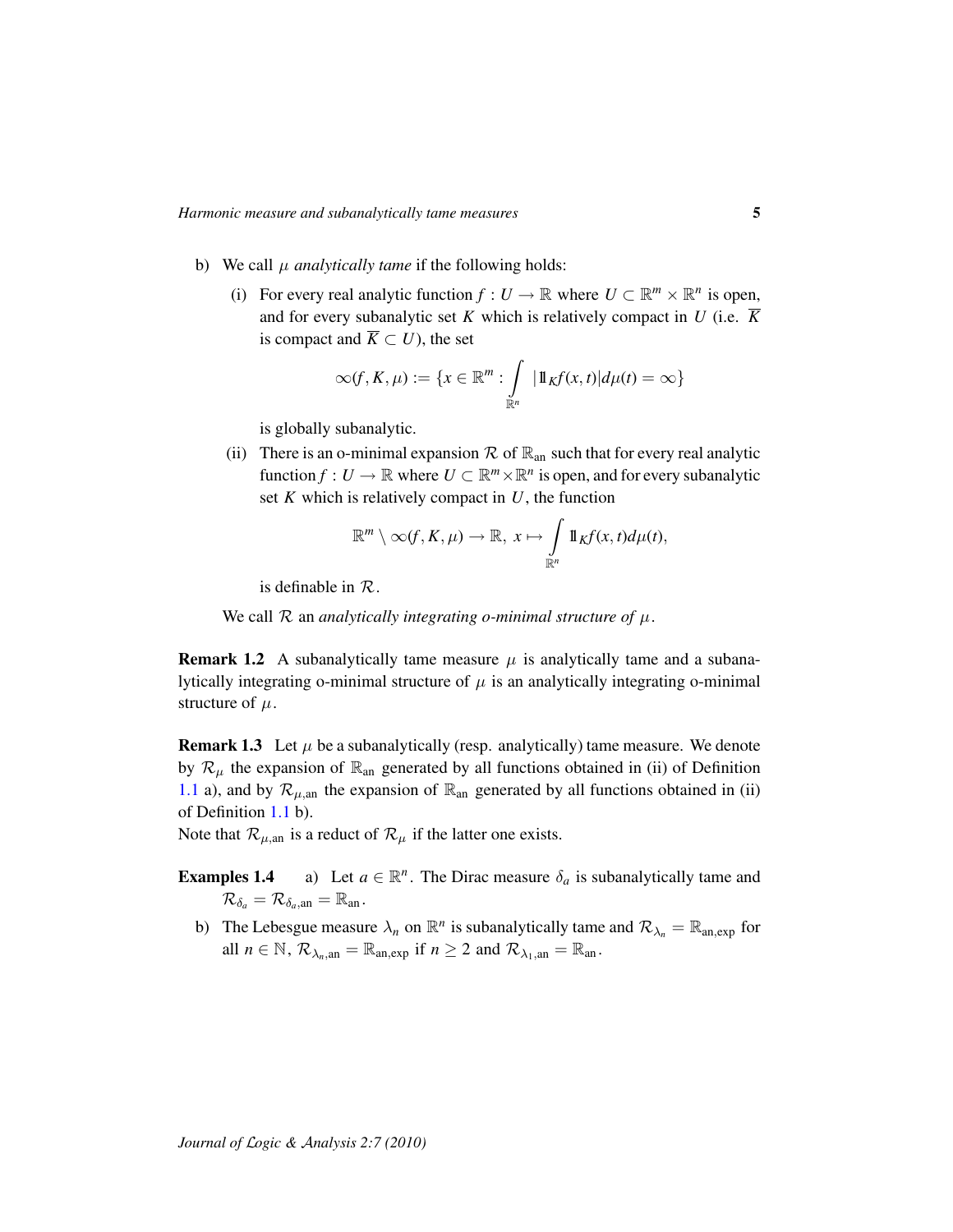**Proof** a) This is obvious.

b) (i)  $\mathcal{R}_{\lambda_n} = \mathbb{R}_{\text{an,exp}}$  for all  $n \in \mathbb{N}$ :

By [\[4,](#page-26-6) Théorème 1'] (see also [[26,](#page-27-3) Théorème 1]) the Lebesgue measure  $\lambda_n$ on  $\mathbb{R}^n$  is subanalytically tame with integrating o-minimal structure  $\mathbb{R}_{an,exp}$ . Let  $f: \mathbb{R} \times \mathbb{R}^n \to \mathbb{R}$ ,

$$
f(x,t) := \begin{cases} \frac{1}{t_1} & \text{if } 1 \le t_1 \le x, \text{ and } 0 \le t_i \le 1, i \ne 1, \\ 0 & \text{else.} \end{cases}
$$

Then *f* is globally subanalytic,  $\infty(f, \lambda_n) = \emptyset$ , and

$$
\int_{\mathbb{R}^n} f(x,t) = \begin{cases} \log x & x \ge 1, \\ 0 & x < 1. \end{cases}
$$

So log :  $[1, \infty) \to \mathbb{R}$  is definable in  $\mathcal{R}_{\lambda_n}$  and we get  $\mathcal{R}_{\lambda_n} = \mathbb{R}_{an, exp}$ .

(ii)  $\mathcal{R}_{\lambda_n, \text{an}} = \mathbb{R}_{\text{an,exp}}$  for all  $n \geq 2$ :

Let  $K := \{(x, t) \in \mathbb{R} \times \mathbb{R}^n : 0 < x < 1, x \leq t_1 \leq 1, 0 < t_2 < \frac{x}{t_1} \}$  $\frac{x}{t_1}$ , 0  $\leq$  $t_i \leq 1$  for  $3 \leq i \leq n$ . Then *K* is bounded and globally subanalytic. Let  $f: \mathbb{R} \times \mathbb{R}^n \to \mathbb{R}, f \equiv 1$ . Then for  $0 < x < 1$ 

$$
\int \mathbb{1}_{K} f(x, t) dt = \int_{t_1=x}^{1} \frac{x}{t_1} dt_1 = -x \log x.
$$

So log :  $]0, 1[ \rightarrow \mathbb{R}$  is definable in  $\mathcal{R}_{\lambda_n, \text{an}}$  for  $n \geq 2$  and we get the claim.

(iii)  $\mathcal{R}_{\lambda_1, \text{an}} = \mathbb{R}_{\text{an}}$ :

Let *f* and *K* be as in Definition [1.1.](#page-3-0) We can cover  $\overline{K}$  by finitely many open boxes  $Q_1, \ldots, Q_k$  such that for each  $1 \leq i \leq k$  the real analytic function  $f$  can be expanded into a power series around the center of  $Q_i$ which converges on a neighbourhood of  $Q_i$ . Since the intersection of open boxes is again an open box we may assume by the additivity of the Lebesgue measure that *U* is an open box and that *f* may be expanded into a power series which is convergent on a neighbourhood of  $\overline{U}$ . Since the Lebesgue measure is translation invariant we may assume that the center of *U* is 0. Let  $f(x, t) = \sum_{n=1}^{\infty}$ *k*=0  $a_k(x)t^k$  be the power series expansion of *f* on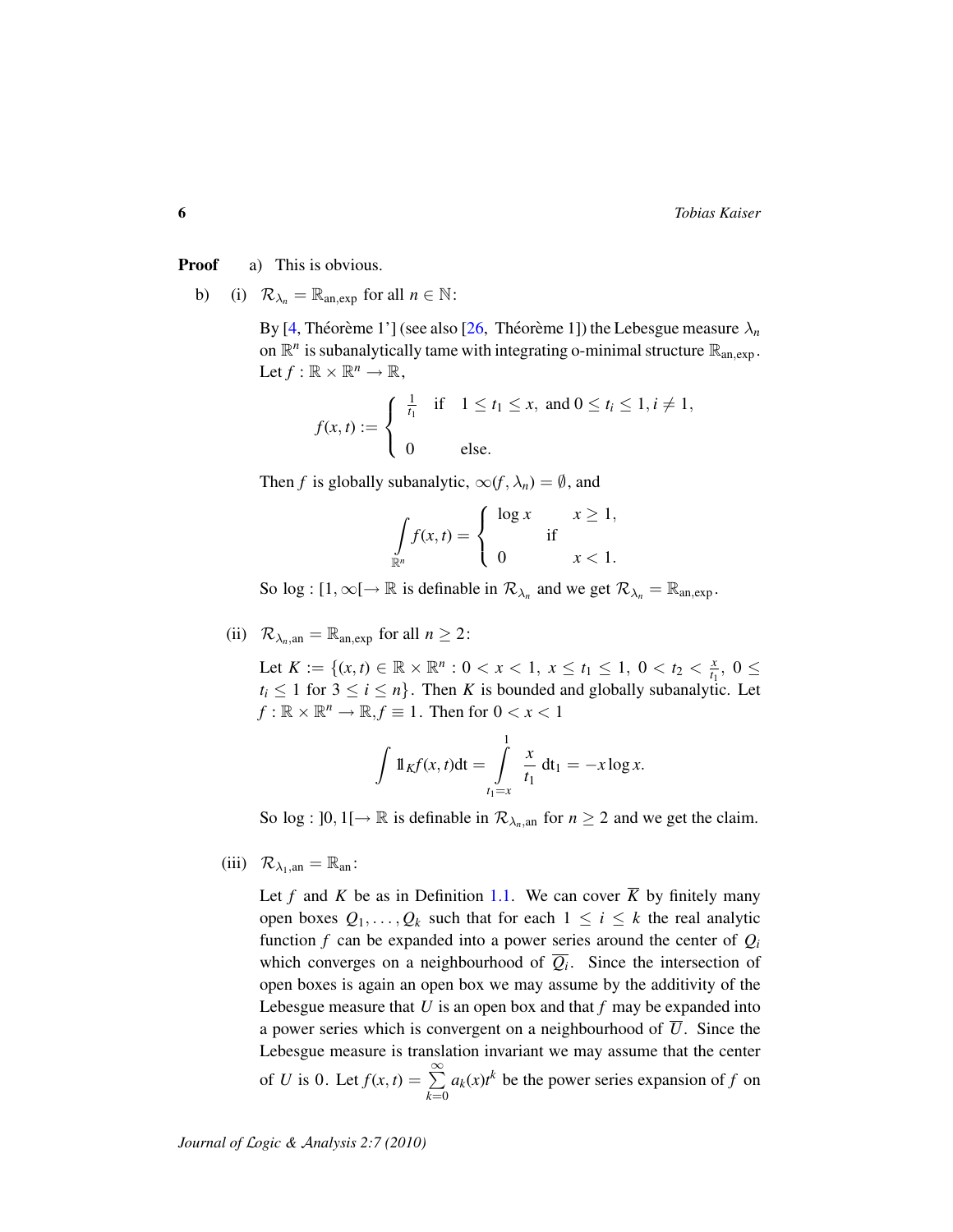*U*. Let  $F(x, t) := \sum^{\infty}$ *k*=0  $\frac{a_k(x)}{k+1} t^{k+1}$  be the antiderivative of *f* with respect to *t*. Applying cell decomposition to  $K$  (see [\[6,](#page-26-3) Chapter 3]) it is enough to deal with the case that there is a globally subanalytic set  $A \subset \mathbb{R}^m$  and globally subanalytic functions  $\varphi, \psi$  on A with  $\varphi < \psi$  such that

$$
K = (\varphi, \psi)_A := \{(x, t) \in A \times \mathbb{R} : \varphi(x) < t < \psi(x)\}.
$$

Then  $\int \mathbb{1}_K f(x, t) dt =$  $\psi(x)$ R  $\varphi(x)$  $f(x, t)dt = F(x, \psi(x)) - F(x, \varphi(x))$  and we get the claim.

Let  $X \subset \mathbb{R}^n$  be a globally subanalytic set of dimension k. The canonical k-dimensional volume measure vol<sub>k,*X*</sub> on *X* is defined as follows. Choose a finite stratification  $(X_i)_{i \in I}$ of *X* and let  $J := \{i \in I \mid \dim \Gamma_i = k\}$ . Then  $\text{vol}_{k,X} = \sum_{i \in J} \text{vol}_{k,X_i}$ . This does not depend on the chosen stratification.

Note that  $\text{vol}_{k,X}(X) < \infty$  if *X* is bounded. This follows immediately by choosing a stratification such that the describing functions have bounded first derivatives (see [\[23,](#page-27-8) Remark 5.1]).

<span id="page-6-0"></span>**Proposition 1.5** Let *X* be a globally subanalytic  $C^1$ -submanifold of  $\mathbb{R}^n$  of dimension *k*. The canonical *k*-dimensional volume measure vol $_{k,X}$  on *X* is subanalytically tame with

$$
\mathcal{R}_{\text{vol}_{k,X}} = \begin{cases} \mathbb{R}_{\text{an,exp}} & k \ge 1, \\ \mathbb{R}_{\text{an}} & k = 0, \end{cases}
$$

$$
\mathcal{R}_{\text{vol}_{k,X},\text{an}} = \begin{cases} \mathbb{R}_{\text{an,exp}} & k \geq 2, \\ \mathbb{R}_{\text{an}} & k = 0, 1. \end{cases}
$$

**Proof** If  $k = n$  then vol<sub>k</sub>,*x* equals the Lebesgue measure restricted to the open globally subanalytic set *X* and we get the claim by Example [1.4](#page-0-0) b). If  $k = 0$  we get the claim by Example [1.4](#page-0-0) a). So we assume that  $0 < k < n$ . By stratification (see for example [\[23,](#page-27-8) Theorem A and Remark 5.1]) there are globally subanalytic subsets  $X_1, \ldots, X_\ell$  of *X* with dim(*X*  $\setminus \bigcup_{1 \le i \le \ell} X_i$ ) < *k* such that for each  $i \in \{1, ..., \ell\}$  the following holds.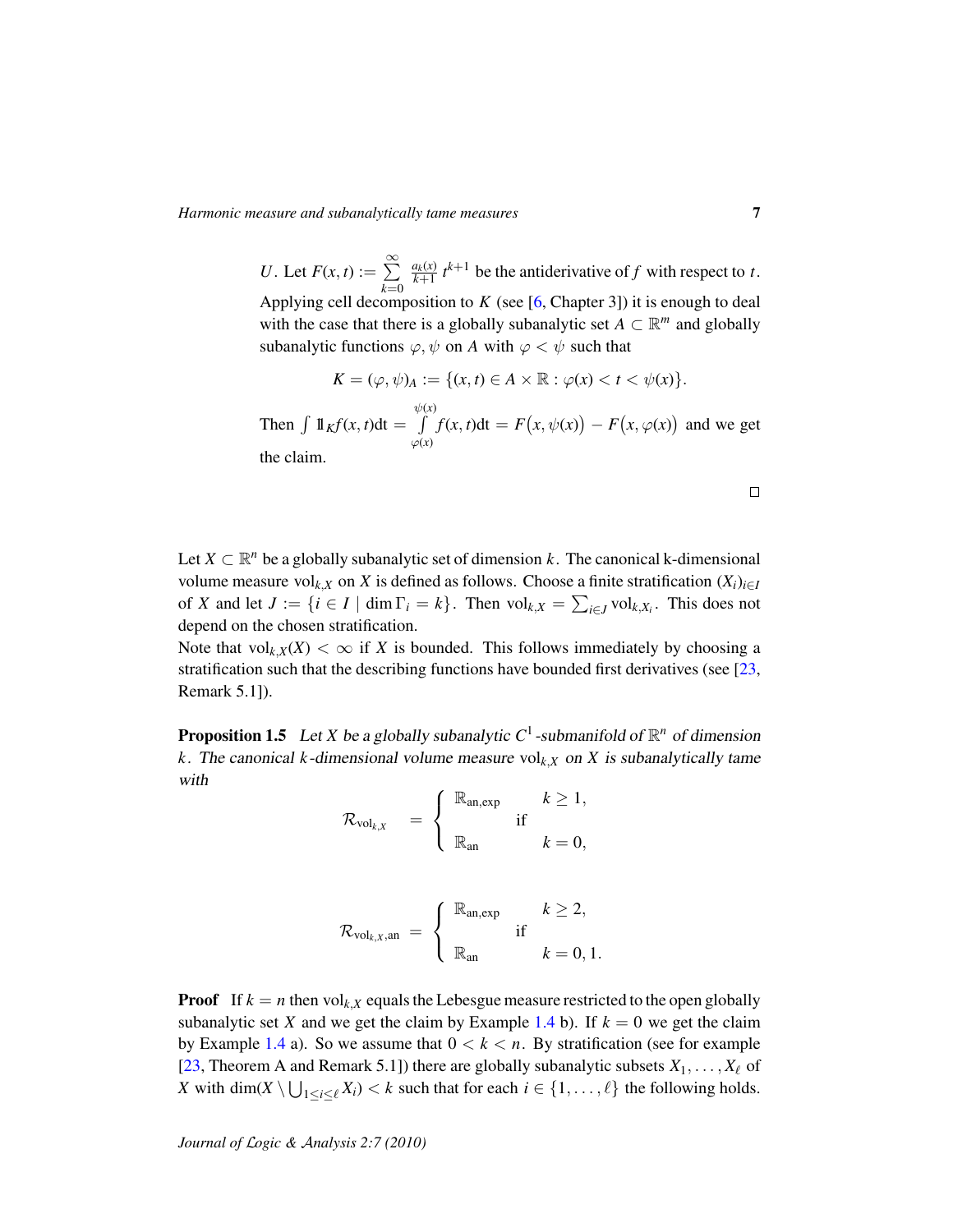There is an orthogonal map  $A_i$  such that  $A_i(X_i) = \text{graph}(f_i)$ , where  $f_i: U_i \to \mathbb{R}^{n-k}$  is a globally subanalytic and real analytic map, and where  $U_i\subset\mathbb{R}^k$  is a globally subanalytic domain. Let  $g_i: U_i \to \mathbb{R}^n$ ,  $g_i(x) := (x, f_i(x))$ . Then the canonical *k*-dimensional volume measure vol<sub>k,Γ*i*</sub> on  $\Gamma_i := \text{graph}(f_i)$  is given by  $\sqrt{\det({}^tDg_i(x)Dg_i(x))} \lambda_k(x)$ , where  $Dg_i(x)$  denotes the Jacobian of  $g_i$  in  $x \in U_i$ . Since  $\sqrt{\det({}^t Dg_i(x)Dg_i(x))}$  is globally subanalytic, strictly positive and real analytic on  $U_i$  we get by the proof of Example [1.4](#page-0-0) b) that  $\mathcal{R}_{\text{vol}_{k,\Gamma_i}} = \mathbb{R}_{\text{an,exp}}$  if  $k > 0$ , that  $\mathcal{R}_{\text{vol}_{k,\Gamma_i},\text{an}} = \mathbb{R}_{\text{an,exp}}$  if  $k \ge 2$  and that  $\mathcal{R}_{\text{vol}_{k,\Gamma_i},\text{an}} = \mathbb{R}_{\text{an}}$  if  $k = 1$ . Since

$$
\mathrm{vol}_{k,X} = \sum_{i=1}^{\ell} \mathrm{vol}_{k,X_i} = \sum_{i=1}^{\ell} \mathrm{vol}_{k,\Gamma_i} \circ A_i^{-1}
$$

we obtain the claim.

# <span id="page-7-0"></span>2 The harmonic measure of a bounded semianalytic domain in the plane

Let  $\Omega$  be a semianalytic and bounded domain in the plane and, for  $z \in \Omega$ , let  $\omega_{\Omega}(z, -)$ be its harmonic measure with respect to  $z$ . We want to analyze these measures with regard to analytical and subanalytic tameness. Since  $\omega_{\Omega}(z, \{x\}) = 0$  for every point  $x \in \partial\Omega$  (see [\[1,](#page-26-7) Theorem 6.5.5 and Example 5.1.2]), the harmonic measure does not change if we remove the finitely many isolated boundary points. Hence we may assume that  $\Omega$  has no isolated boundary points. This reliefs the technical work at some points. For example, by [\[19,](#page-27-12) Theorem 2.4] every continuous boundary function has a classical Dirichlet solution; i.e. given  $h \in C(\partial\Omega)$  there is a unique  $u \in H(\Omega) \cap C(\overline{\Omega})$  such that  $u = h$  on  $\partial\Omega$ . Here  $\mathcal{H}(\Omega)$  denotes the space of harmonic functions in  $\Omega$ .

From now on  $\Omega$  denotes a semianalytic and bounded domain in  $\mathbb{R}^2$  without isolated boundary points. Let  $z \in \Omega$ . We want to show that the harmonic measure  $\omega_{\Omega}(z, -)$ fulfils condition (i) of Definition [1.1](#page-3-0) a), and we want to give a description of the harmonic measure similar to the case of domains with analytically smooth boundary (see [\[14,](#page-26-8) Theorem II.2.5]). Therefore, we use the results of [\[20\]](#page-27-13) and [\[22\]](#page-27-2). Let Sing( $\partial\Omega$ ) be the set of singular boundary points of  $\Omega$ . We assume that  $\triangleleft(\Omega, x) \subset \mathbb{R} \setminus \{0\}$  for all  $x \in \text{Sing}(\partial \Omega)$ . Here  $\triangleleft(\Omega, x)$  denotes the set of angles of the finitely many connected components of the germ of  $\Omega$  at *x* which have *x* as a singular boundary point (compare with  $[21,$  Definition 2.3]).

 $\Box$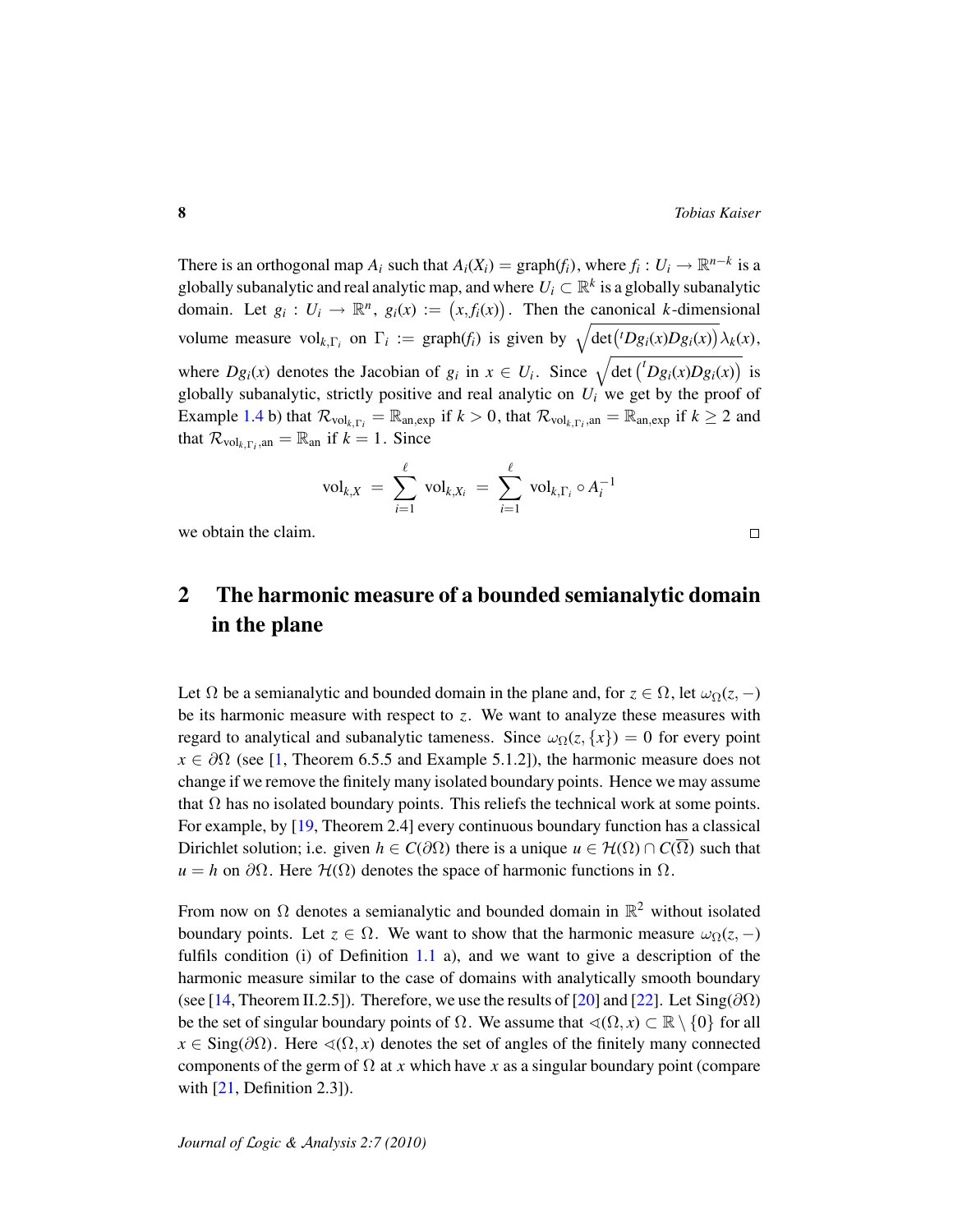We start with the analytically smooth case to see the kind of arguments we will use.

<span id="page-8-0"></span>**Remark 2.1** (see [\[14,](#page-26-8) Corollary II.2.6]) Assume that  $\partial\Omega$  is analytically smooth. Let  $z \in \Omega$ . Then

$$
\omega_{\Omega}(z,-) = \frac{1}{2\pi} \frac{\partial G_z}{\partial n} d\sigma.
$$

Here  $\sigma := \text{vol}_{1,\partial\Omega}$  is the length measure of  $\partial\Omega$ ,  $G_z$  is the Green function with pole *z*, and *n* denotes the inner normal on  $\partial\Omega$  with respect to  $\Omega$ .

Using Proposition [1.5,](#page-6-0) we obtain immediately that the harmonic measure is subanalytically tame if the domain has analytically smooth boundary:

Corollary 2.2 Assume that  $\partial\Omega$  is analytically smooth. Then the harmonic measure  $\omega_{\Omega}(z, -)$  is subanalytically tame with  $\mathcal{R}_{\omega_{\Omega}(z, -)} = \mathbb{R}_{\text{an,exp}}$  and  $\mathcal{R}_{\omega_{\Omega}(z, -), \text{an}} = \mathbb{R}_{\text{an}}$ .

**Proof** Let  $\sigma$  be the length measure on  $\partial\Omega$ . By Remark [2.1,](#page-8-0) the restriction of  $\omega_{\Omega}(z, -)$ ∂*G<sup>z</sup>* to  $\partial\Omega$  has density with respect to  $\sigma$ . The density function is given by  $\frac{1}{2\pi}$  $\frac{\partial G_z}{\partial n}$ . It is real analytic and strictly positive on  $\partial\Omega$  by [\[14,](#page-26-8) Corollary II.2.6]). Therefore we get the corollary from Proposition [1.5.](#page-6-0)  $\Box$ 

Next, we leave aside the assumption that  $\partial\Omega$  is analytically smooth and show that property (i) of Definition [1.1](#page-3-0) a) holds for the harmonic measure  $\omega_{\Omega}(z, -), z \in \Omega$ .

<span id="page-8-1"></span>**Proposition 2.3** Assume that  $\triangleleft(\Omega, x) \subset \mathbb{R} \setminus \{0\}$  for all  $x \in Sing(\partial\Omega)$ . Let  $z \in \Omega$ and let  $f : \mathbb{R}^m \times \partial\Omega \to \mathbb{R}_{\geq 0}$  be globally subanalytic. Then

$$
\infty(f,\omega_{\Omega}(z,-)) = \{x \in \mathbb{R}^m : \int_{\partial\Omega} f(x,\xi)d\omega_{\Omega}(z,\xi) = \infty\}
$$

is globally subanalytic.

**Proof** We do the proof in the case that  $\Omega$  is simply connected. With this restriction the technical arguments of the proof can be followed more easily. We use here that by the Riemann Mapping Theorem there is a biholomorphic map from the upper half plane  $\mathbb H$  to  $\Omega$ . In the general case, the domain is mapped biholomorphically on a domain with analytically smooth boundary, and the same ideas work.

By replacing *f* by  $f + 1$  (note that  $\int_{\partial \Omega} 1 d\omega_{\Omega}(z, \xi) = 1$ , see for example [\[1,](#page-26-7) Theorem 6.4.1]), we may assume that  $f > 0$ . We choose a finite stratification T of  $\partial\Omega$  (see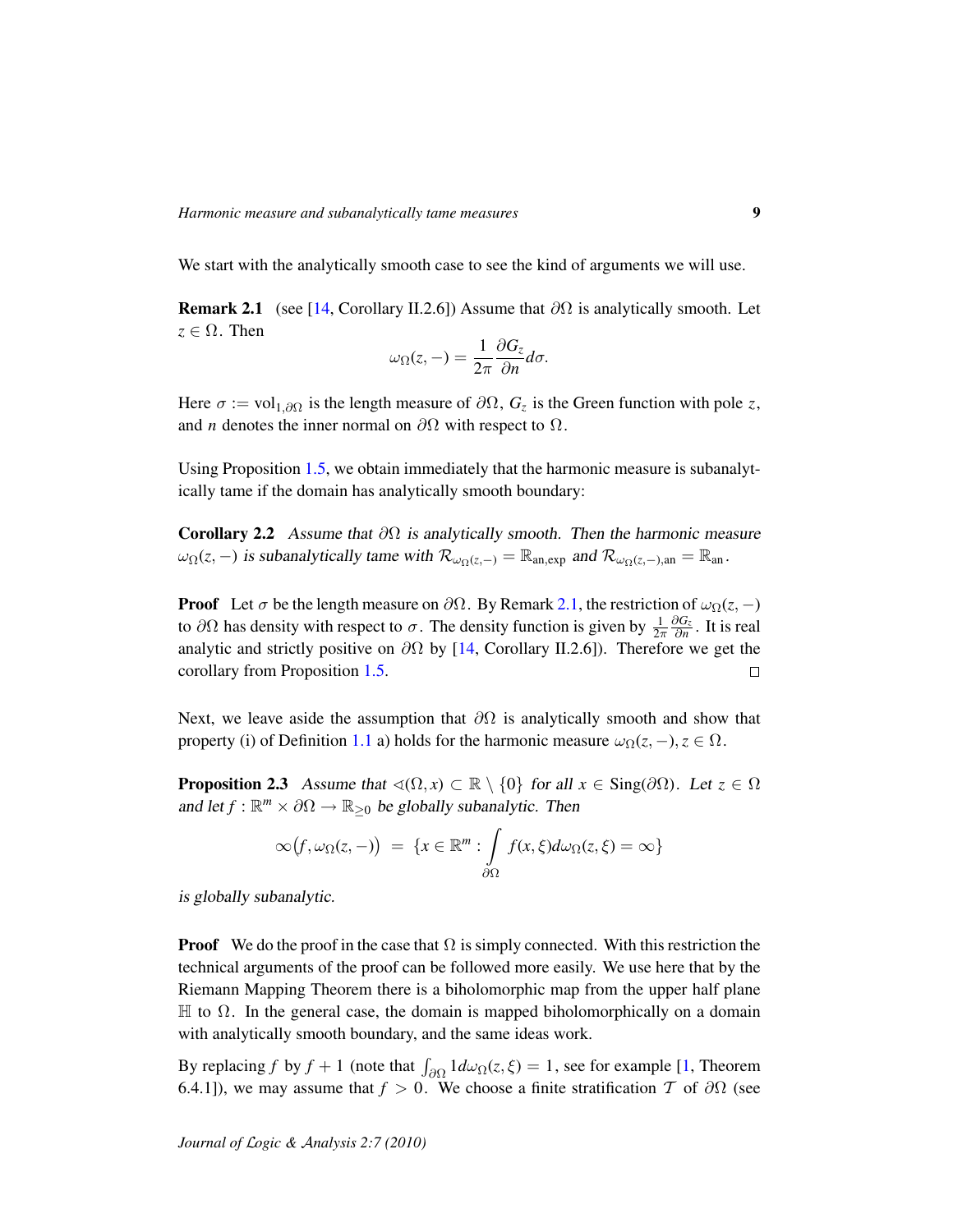[\[23\]](#page-27-8)) such that  $\overline{T} \cap \text{Sing}(\partial \Omega)$  contains at most one point for all  $T \in \mathcal{T}$ . Let  $T \in \mathcal{T}$ with dim  $T = 1$ . It is enough to show that

$$
\{x \in \mathbb{R}^m : \int\limits_T f(x,\xi) d\omega_{\Omega}(z,\xi) = \infty\}
$$

is globally subanalytic. Let  $\{a, b\} := \overline{T}\T$ ; we may assume that at most  $a \in \text{Sing}(\partial\Omega)$ . Moreover, we may assume that  $a = 0$ .

Since  $\Omega$  is simply connected there is, by Caratheodory's Prime End Theorem (see Pommerenke [\[31,](#page-27-14) Chapter 2, p. 18]) and by the curve selection lemma (see for example [\[6,](#page-26-3) p. 94]), a biholomorphic map  $F : \mathbb{H} \to \Omega$  (where  $\mathbb H$  denotes the upper half plane) such that *F* has a continuous extension to  $\partial \mathbb{H}$  with  $F(0) = 0$  and such that *F* :  $\overline{0}$ ,  $\gamma \overline{1} \stackrel{\cong}{\rightarrow} T$  is homeomorphic for some  $\gamma \in \mathbb{R}$ . We deal with the case  $\gamma > 0$ , the other case is treated similarly. By conformal invariance of the harmonic measure (see Garnett [\[14,](#page-26-8) p. 2]) we have  $\omega_{\Omega}(z, -) = \omega_{\mathbb{H}}(z^*, -) \circ F^{-1}$  where  $z^* := F^{-1}(z)$ . We obtain therefore that

$$
\int\limits_T f(x,\xi)d\omega_{\Omega}(z,\xi) = \int\limits_0^{\gamma} f(x,F(t))d\omega_{\mathbb{H}}(z^*,t)dt = \int\limits_0^{\gamma} f(x,F(t))h_{z^*}(t)dt \qquad (*)
$$

where  $h_{z^*}(t) = \frac{Im z^*}{|z^* - t|}$  $\frac{\text{Im}z^*}{|z^* - t|^2}$  (see [\[1,](#page-26-7) 1.7]). Note that  $h_{z^*}$  is real analytic on ℝ. We set

$$
A := \{ (x, \xi) \in \mathbb{R}^m \times \overline{T} : \overline{\lim}_{\substack{\eta \to \xi \\ \eta \in T}} f(x, \eta) = \infty \}.
$$

Then *A* is globally subanalytic and, by the uniform finiteness property in o-minimal structures (see [\[6,](#page-26-3) p. 53]), there is a natural number *N* such that  $\{\xi \in \overline{T} \mid (x, \xi) \in A\}$ has at most *N* elements for every  $x \in \mathbb{R}^m$ . By cell decomposition (see [6, Chapter 3]), there is a partition  $\mathbb{R}^m = \bigcup_{1 \leq j \leq k} X_j$  of  $\mathbb{R}^m$  into globally subanalytic sets  $X_j$ such that for  $j \in \{1, \ldots, k\}$ , there are globally subanalytic and continuous functions  $\alpha_{j\ell}: X_j \to \overline{T}, 1 \leq \ell \leq r_j \text{, such that}$ 

$$
\{(x,\xi)\in X_j\times \overline{T}:\overline{\lim}_{\substack{\eta\to\xi\\ \eta\in\overline{T}}}f(x,\eta)=\infty\}=\bigcup_{1\leq\ell\leq r_j}^{\bullet}graph(\alpha_{j\ell})\ .
$$

We fix  $j \in \{1, ..., k\}$  and omit this subscript. We choose an orientation on  $\overline{T}$ ; this induces an ordering  $\lt$  on  $T \cong [0, \gamma]$ . We may choose the orientation such that

$$
0 = a \leq \alpha_1(x) < \alpha_2(x) < \ldots < \alpha_r(x) \leq b
$$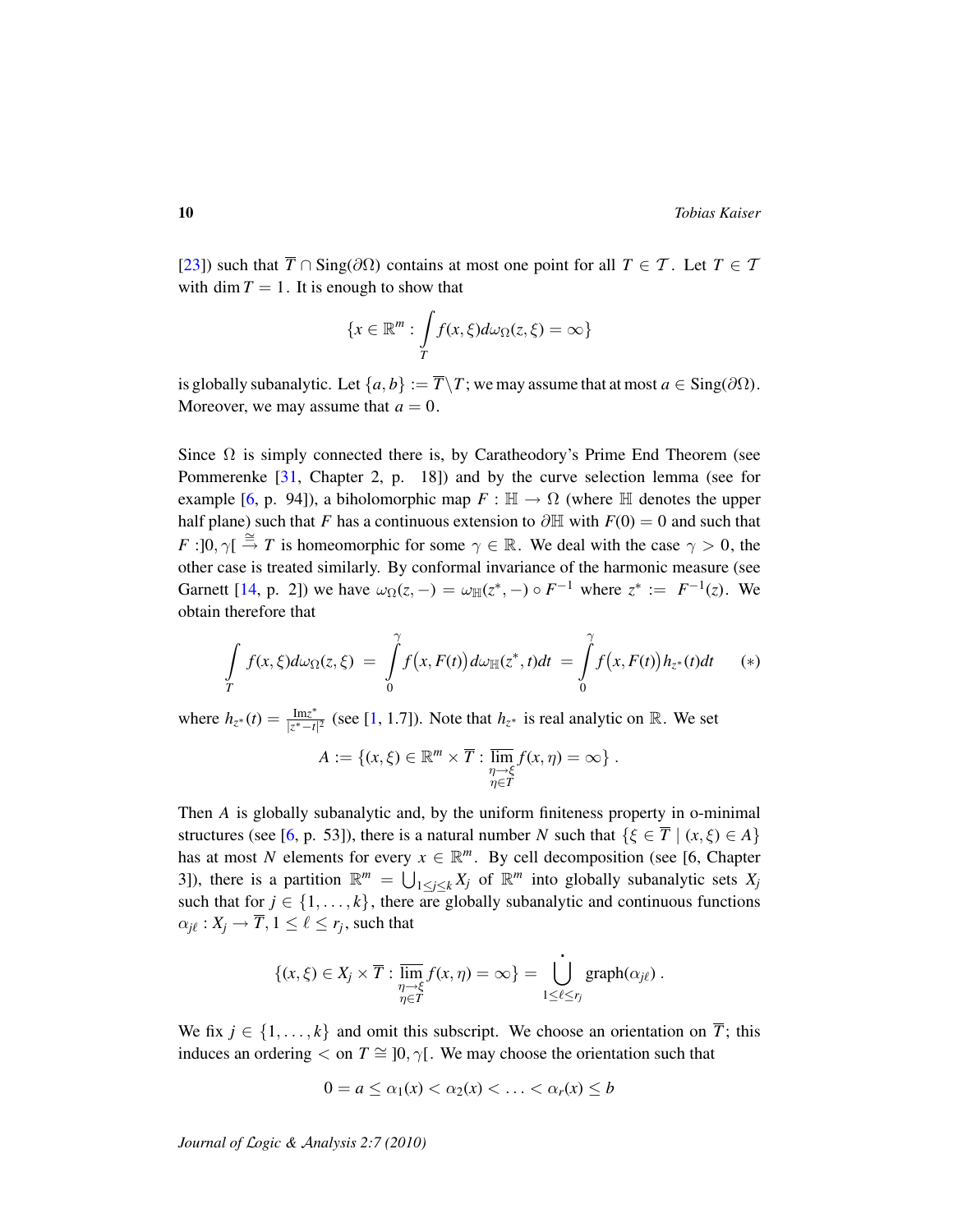for all  $x \in X$ . After choosing a suitable subpartition of  $\mathbb{R}^m$ , we may assume that either  $\alpha_1(x) = a$  or  $\alpha_1(x) > a$  for all  $x \in X$  and either  $\alpha_r(x) = b$  or  $\alpha_r(x) < b$  for all  $x \in X$ . We distinguish four cases:

**Case 1:**  $\alpha_1 = a$  and  $\alpha_r = b$ .

**Case 2:**  $\alpha_1 = a$  and  $\alpha_r < b$ .

**Case 3:**  $\alpha_1 > a$  and  $\alpha_r = b$ .

**Case 4:**  $\alpha_1 > a$  and  $\alpha_r < b$ .

We deal with Case 2; the other cases can be handled in a similar way. We choose globally subanalytic and continuous functions  $\beta_{\ell}: X \to T, 1 \leq \ell \leq r$ , such that

$$
a = \alpha_1(x) < \beta_1(x) < \alpha_2(x) < \ldots < \alpha_r(x) < \beta_r(x) < b
$$

for all  $x \in X$ . Then

$$
\{x \in X : \int_{T} f(x, \xi) d\omega_{\Omega}(z, \xi) = \infty\}
$$
  
= 
$$
\bigcup_{\ell=1}^{r} \{x \in X : \int_{[\alpha_{\ell}(x), \beta_{\ell}(x)]} f(x, \xi) d\omega_{\Omega}(z, \xi) = \infty\}
$$
  

$$
\cup \bigcup_{\ell=1}^{r-1} \{x \in X : \int_{[\beta_{\ell}(x), \alpha_{\ell+1}(x)]} f(x, \xi) d\omega_{\Omega}(z, \xi) = \infty\}
$$

(where  $[\alpha_{\ell}(x), \beta_{\ell}(x)] := \left\{ \xi \in \overline{T} : \alpha_{\ell}(x) \leq \xi \leq \beta_{\ell}(x) \right\}$  and  $[\beta_{\ell}(x), \alpha_{\ell+1}(x)] := \left\{ \xi \in \overline{T} : \beta_{\ell}(x) \right\}$  $\leq \xi \leq \alpha_{\ell+1}(x)$ .

We fix  $1 \leq \ell \leq r$  and we investigate the integral

$$
\int\limits_{[\alpha_\ell(x),\beta_\ell(x)]} f(x,\xi)d\omega_\Omega(z,\xi).
$$

By the subanalytic preparation theorem (see  $[25,$  Théorème 1] and  $[26,$  $[26,$  Section 3]) or by Miller  $[27,$  Proposition 5.2], we can partition  $X$  into finitely many globally subanalytic sets  $Y_p$ ,  $1 \le p \le q$ , such that for each *p* there is  $\nu_p \in \mathbb{Q}_{< 0}$  with  $f(x, \xi) \sim |\xi - \alpha_{\ell}(x)|^{\nu_p}$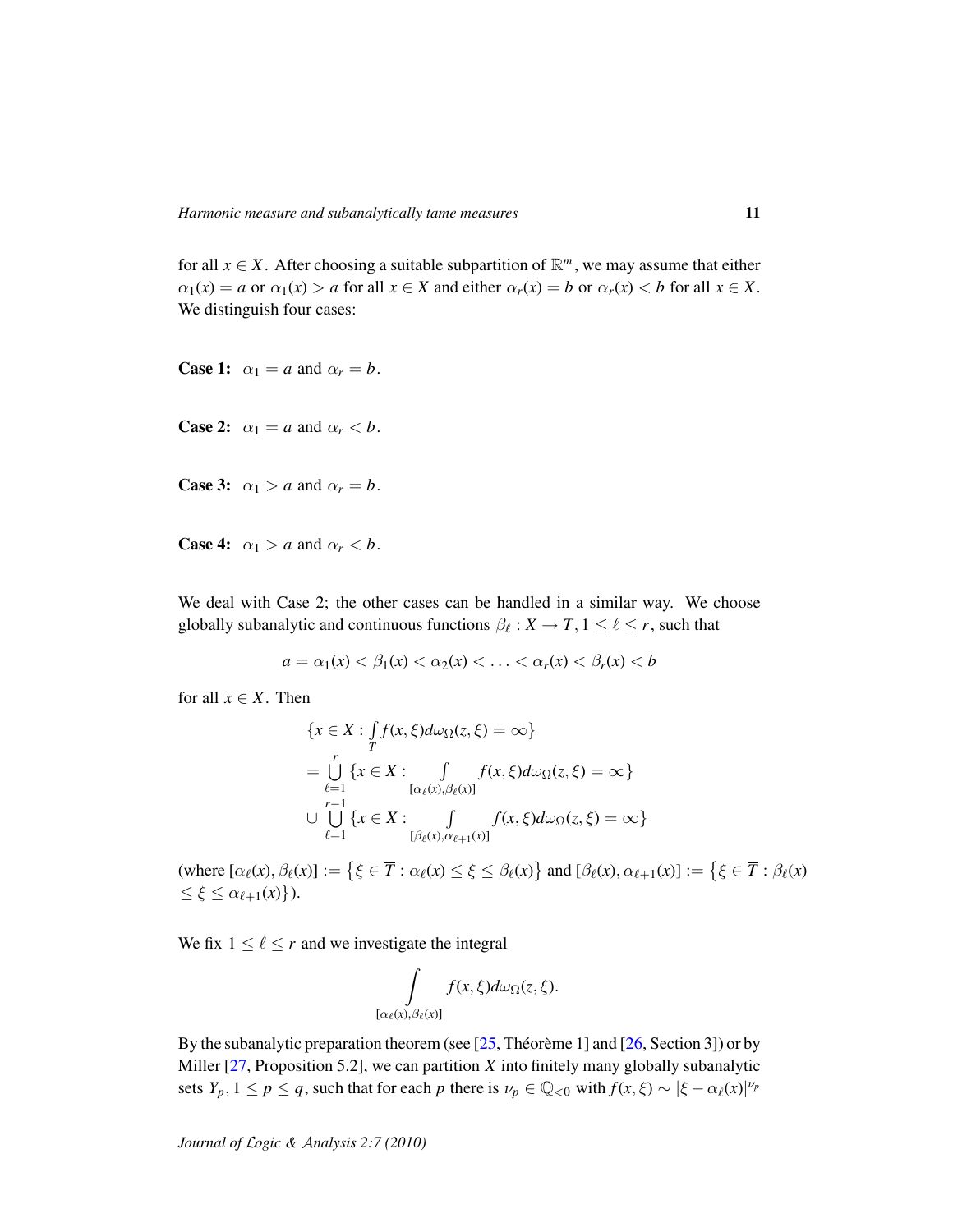as  $\xi \searrow \alpha_{\ell}(x)$ ; i.e.  $\lim_{\xi \searrow \alpha_{\ell}(x)}$ *f*(*x*,ξ)  $\frac{f(x,\xi)}{|\xi-\alpha_{\ell}(x)|^{p_p}} \neq 0$  for all  $x \in Y_p$ . Let  $x \in Y_p$ . We have by  $(*)$ 

$$
\int\limits_{[\alpha_{\ell}(x),\beta_{\ell}(x)]} f(x,\xi)d\omega_{\Omega}(z,\xi) = \int\limits_{\gamma_{\ell}(x)}^{\delta_{\ell}(x)} f(x,F(t))h_{z^*}(t)dt
$$

where  $\gamma_{\ell}(x) := F^{-1}(\alpha_{\ell}(x))$  and  $\delta_{\ell}(x) := F^{-1}(\beta_{\ell}(x))$ .

Let  $\ell > 1$ . Since  $\partial\Omega$  is analytic in  $\alpha_{\ell}(x)$  and since  $\partial\mathbb{H}$  is analytic we obtain, by the Schwarz reflection principle (see for example [\[20,](#page-27-13) Example 2.13]), that *F* has a holomorphic extension to a neighbourhood of  $\gamma_{\ell}(x)$  with  $F'(\gamma_{\ell}(x)) \neq 0$ . Hence we get that  $|F(t) - F(\gamma_{\ell}(x))| \sim |t - \gamma_{\ell}(x)|$  as  $t \to \gamma_{\ell}(x)$ . Therefore

$$
\left\{ x \in Y_p : \int\limits_{[\alpha_\ell(x), \beta_\ell(x)]} f(x, \xi) d\omega_\Omega(z, \xi) = \infty \right\} = \begin{cases} Y_p & \nu_p \le -1, \\ \emptyset & \nu_p > -1. \end{cases}
$$

Let  $\ell = 1$ . By [\[20,](#page-27-13) Theorem 2.18 and Remark 2.19] (see also Lehman [\[24,](#page-27-15) Theorem 1]), we find some  $\mu > 0$  such that  $|F(t)| \sim t^{\mu}$  as  $t \to 0$ . Therefore

$$
\left\{ x \in Y_p : \int\limits_{[0,\beta_0(x)]} f(x,\xi) d\omega_{\Omega}(z,\xi) = \infty \right\} = \left\{ \begin{array}{ll} Y_p & \nu_p \mu \le -1, \\ \emptyset & \text{if} \end{array} \right.
$$

Since  $Y_p$  was arbitrary we get that

$$
\left\{x \in X: \int\limits_{[\alpha_{\ell}(x),\beta_{\ell}(x)]} f(x,\xi) d\omega_{\Omega}(z,\xi) = \infty \right\}
$$

 $\ddot{\phantom{1}}$ 

is globally subanalytic for every  $\ell$ . With the same argument we can show this for  $[\beta_{\ell}(x), \alpha_{\ell+1}(x)]$  and obtain that

$$
\left\{ x \in X : \int\limits_T f(x,\xi) d\omega_{\Omega}(z,\xi) = \infty \right\}
$$

is globally subanalytic. Therefore Case 2 is settled. The other cases are treated similarly and we get the claim.  $\Box$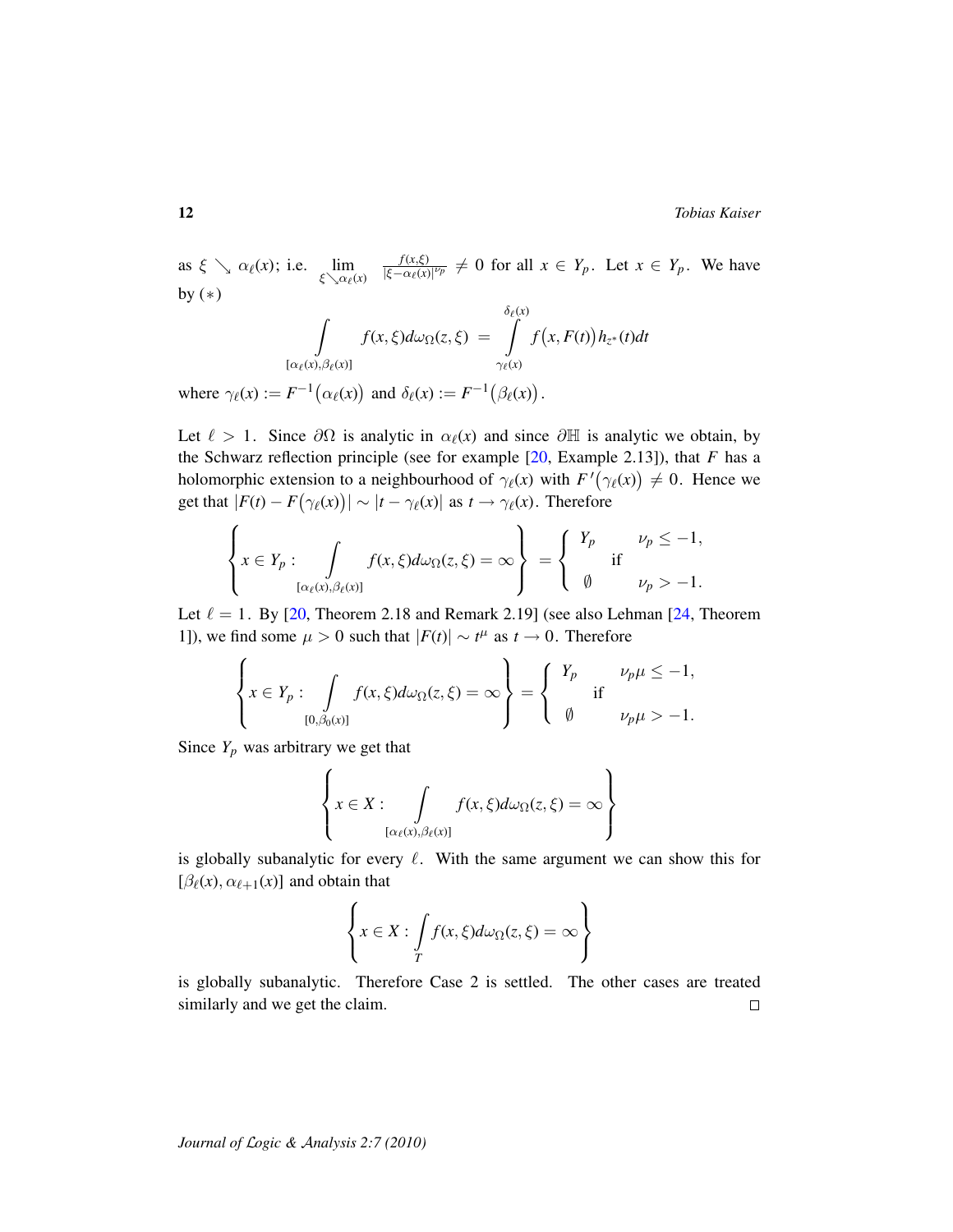If  $\Omega$  has analytically smooth boundary we know by Remark [2.1,](#page-8-0) that the harmonic measure  $\omega_{\Omega}(z, -)$  is given by  $\frac{1}{2\pi}$ ∂*G*  $\frac{\partial G}{\partial n}$  *σ* where  $G := G_z$  is the Green function with pole *z*,  $\sigma$  is the length measure of  $\partial\Omega$ , and *n* is the inner normal relative to  $\Omega$ . We want to generalize this formula to semianalytic domains with singularities. We assume again that  $\Omega \subset \mathbb{R}^2$  is a semianalytic and bounded domain without isolated boundary points such that  $\triangleleft(\Omega, x) \subset \mathbb{R} \setminus \{0\}$  for all singular boundary points  $x \in Sing(\partial\Omega)$ . We need some technical preparation to formulate a rigorous statement and to give a rigorous proof of it.

Let  $x \in \partial \Omega \setminus \text{Sing}(\partial \Omega)$ . Then the germ of  $\Omega$  at *x* has either one or two components.

### Definition 2.4 We set

 $\partial_1 \Omega := \{x \in \partial \Omega \setminus \text{Sing}(\partial \Omega) : \text{ the germ of } \Omega \text{ at } x \text{ has one component}\}\,$ 

 $\partial_2 \Omega := \{x \in \partial \Omega \setminus \text{Sing}(\partial \Omega) : \text{ the germ of } \Omega \text{ at } x \text{ has two components} \}.$ 

- **Examples 2.5** a) Let  $\Omega := B(0, 1) \setminus \mathbb{R}_{\leq 0}$ . Then Sing( $\partial\Omega$ ) = {0, -1},  $\partial_1\Omega$  =  $\partial B(0,1) \setminus \{-1\}$  and  $\partial_2(\Omega) = ]-1,0[$ .
	- b) Let  $\Omega := B(0,1) \setminus \{-\frac{1}{2}\}$  $\frac{1}{2}, \frac{1}{2}$  $\frac{1}{2}$ ]. Then Sing( $\partial\Omega$ ) =  $\{-\frac{1}{2}, \frac{1}{2}\}$  $\{\frac{1}{2}\}, \partial_1\Omega = \partial B(0, 1)$  and  $\partial_2\Omega = \frac{1}{2}$  $\frac{1}{2}, \frac{1}{2}$  $rac{1}{2}$ [.

We have  $\partial\Omega \setminus \text{Sing}(\partial\Omega) = \partial_1\Omega \cup \partial_2\Omega$ . Let  $\Gamma$  be a component of  $\partial\Omega \setminus \text{Sing}(\partial\Omega)$ . Then  $\Gamma \subset \partial_1 \Omega$  or  $\Gamma \subset \partial_2 \Omega$ . If  $\Gamma \subset \partial_1 \Omega$  then the inner normal *n* on  $\Gamma$  with respect to  $Ω$  is well defined. If  $Γ ⊂ ∂_2Ω$  we find open sets  $U_+, U_ ⊂ ⊂ Ω$  with  $U_+ ∩ U_ = ∅$  and  $\Gamma \subset \overline{U_+} \cap \overline{U_-}$ . We denote the inner normal on  $\Gamma$  with respect to  $U_+$  by  $n_+$  and the inner normal on  $\Gamma$  with respect to  $U_-\,$  by  $n_-\,$ . Let  $h$  be a continuous function on  $\partial\Omega$ that is real analytic on  $\partial\Omega\setminus\text{Sing}(\partial\Omega)$ . Let *u* be the Dirichlet solution for *h*. If  $\Gamma\subset\partial_1\Omega$ then *u* has a harmonic extension to a neighbourhood of Γ by reflection. Therefore ∂*u*  $\frac{\partial u}{\partial n}$  exists. If Γ ⊂  $\partial_2 \Omega$  then *u*|<sub>*U*<sub>→</sub> has a harmonic extension to a neighbourhood of Γ</sub> again by reflection. Therefore  $\frac{\partial u}{\partial n_+}$  exists and is well defined. The same holds for  $\frac{\partial u}{\partial n_-}$ . Since  $G_z = K_z - H_{K_z}$  and  $K_z$  is harmonic on  $\mathbb{R}^2 \setminus \{z\}$  the same holds for  $G_z$ .

Finally, we set  $\sigma_1 := \sigma|_{\partial \Omega_1}$  and  $\sigma_2 := \sigma|_{\partial \Omega_2}$ , where  $\sigma = vol_{1,\partial \Omega}$  is the length measure on ∂Ω.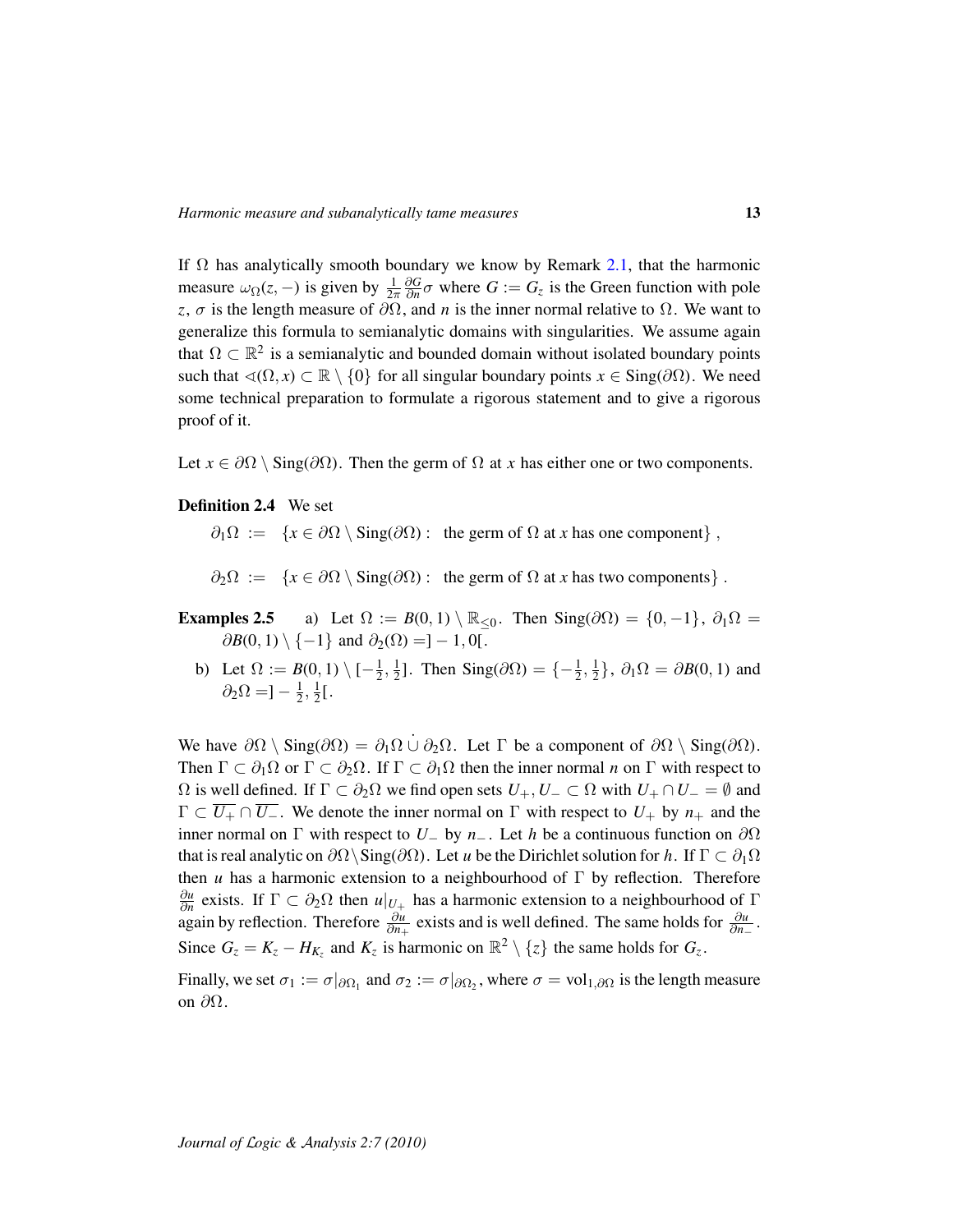14 *Tobias Kaiser*

We obtain

<span id="page-13-0"></span>**Proposition 2.6** Assume that  $\triangleleft(\Omega, x) \subset \mathbb{R} \setminus \{0\}$  for all  $x \in \text{Sing}(\partial\Omega)$ . Let  $z \in \Omega$ . Then

$$
\omega_{\Omega}(z,-) = \frac{1}{2\pi} \left( \frac{\partial G_z}{\partial n} \sigma_1 + \left( \frac{\partial G_z}{\partial n_+} + \frac{\partial G_z}{\partial n_-} \right) \sigma_2 \right).
$$

**Proof** We choose a stratification T of  $\partial\Omega$  (see [\[23\]](#page-27-8)) and, for all sufficiently small  $\varepsilon > 0$ , we choose semianalytic domains  $\Omega_{\varepsilon}$  with  $C^2$  boundary such that  $\overline{\Omega_{\varepsilon}} \subset \Omega$  and the following properties are fulfilled:

(i) For every  $T \in \mathcal{T}$  with dim  $T = 1$  there is  $a_T \in \mathbb{R}^2$  with  $|a_T| = 1$  such that the following holds. Let  $V_{T,\varepsilon} := \bigcup_{x \in \overline{T} \setminus T} \overline{B}(x,\varepsilon)$ .

If  $T \subset \partial_1 \Omega$  then there is  $\lambda_{T,\varepsilon} \in ]0,\varepsilon[$  such that  $T_{\varepsilon} := T \setminus V_{T,\varepsilon} + \lambda_{T,\varepsilon} a_T \subset \partial \Omega_{\varepsilon}$ . If  $T \subset \partial_2 \Omega$  then there are  $\lambda_{T,+,\varepsilon} \in ]0,\varepsilon[$  and  $\lambda_{T,-,\varepsilon} \in ]-\varepsilon,0[$  such that  $T_{\varepsilon,+} := T \setminus V_{T,\varepsilon} + \lambda_{T,+,\varepsilon} a_T \subset \partial \Omega_{\varepsilon}$  and  $T_{\varepsilon,-} := T \setminus V_{T,\varepsilon} + \lambda_{T,-,\varepsilon} a_T \subset \partial \Omega_{\varepsilon}$ .

(ii) Let  $\partial_*\Omega_{\varepsilon} := \partial \Omega_{\varepsilon} \setminus \left( \bigcup_{T \subset \partial_1 \Omega} T_{\varepsilon} \cup \bigcup_{T \subset \partial_2 \Omega} (T_{\varepsilon,+} \cup T_{\varepsilon,-}) \right)$ . Then  $\partial_* \Omega_{\varepsilon} \subset$  $\bigcup_{\{x\} \in \mathcal{T}} B(x,\varepsilon)$  and vol<sub>1</sub>( $\partial_* \Omega_{\varepsilon}$ ) <  $\varepsilon$ .

For all sufficiently small  $\varepsilon > 0$  we have  $\overline{B}(z,\varepsilon) \subset \Omega_{\varepsilon}$ . Let  $U_{\varepsilon} := \Omega_{\varepsilon} \setminus \overline{B}(z,\varepsilon)$ . Let *h* be a real polynomial on  $\mathbb{R}^2$  and let *u* be the Dirichlet solution for *h*|∂ $\Omega$ . Since  $U_{\varepsilon}$ has  $C^2$  boundary and since *u* and *G* are  $C^2$  on a neighbourhood of  $\overline{U_{\varepsilon}}$  we can apply Green's formula (see for example Helms [\[15,](#page-26-11) p. 7]) to obtain

$$
\int\limits_{U_{\varepsilon}} (u \Delta G - G \Delta u) dx = \int\limits_{\partial U_{\varepsilon}} (u \frac{\partial G}{\partial n_{\varepsilon}} - G \frac{\partial u}{\partial n_{\varepsilon}}) d\tau_{\varepsilon} ,
$$

where  $\tau_{\varepsilon}$  denotes the length measure on  $\partial U_{\varepsilon}$  and  $n_{\varepsilon}$  denotes the inner normal on  $\partial U_{\varepsilon}$ with respect to  $U_{\varepsilon}$ . The integral on the left equals 0 since G and u are harmonic on  $U_{\varepsilon}$ , and we get

$$
0 = \int_{\partial\Omega_{\varepsilon}} u \frac{\partial G}{\partial n_{\varepsilon}} d\sigma_{\varepsilon} - \int_{\partial B(z,\varepsilon)} u \frac{\partial G}{\partial \widetilde{n}_{\varepsilon}} d\sigma'_{\varepsilon} - \int_{\partial\Omega_{\varepsilon}} G \frac{\partial u}{\partial n_{\varepsilon}} d\sigma_{\varepsilon} + \int_{\partial B(z,\varepsilon)} G \frac{\partial u}{\partial \widetilde{n}_{\varepsilon}} d\sigma'_{\varepsilon}
$$

where  $\sigma_{\varepsilon}$  denotes the length measure on  $\partial\Omega_{\varepsilon}$ ,  $\sigma'_{\varepsilon}$  the length measure on  $\partial B(z,\varepsilon)$  and  $\widetilde{n}_{\varepsilon}$  the inner normal on  $\partial B(z, \varepsilon)$  relative to  $B(z, \varepsilon)$ . By classical arguments (see for example [15, pp. 9-11]) the second integral converges to  $2\pi u(z)$  and the fourth integral to 0 as  $\varepsilon \to 0$ .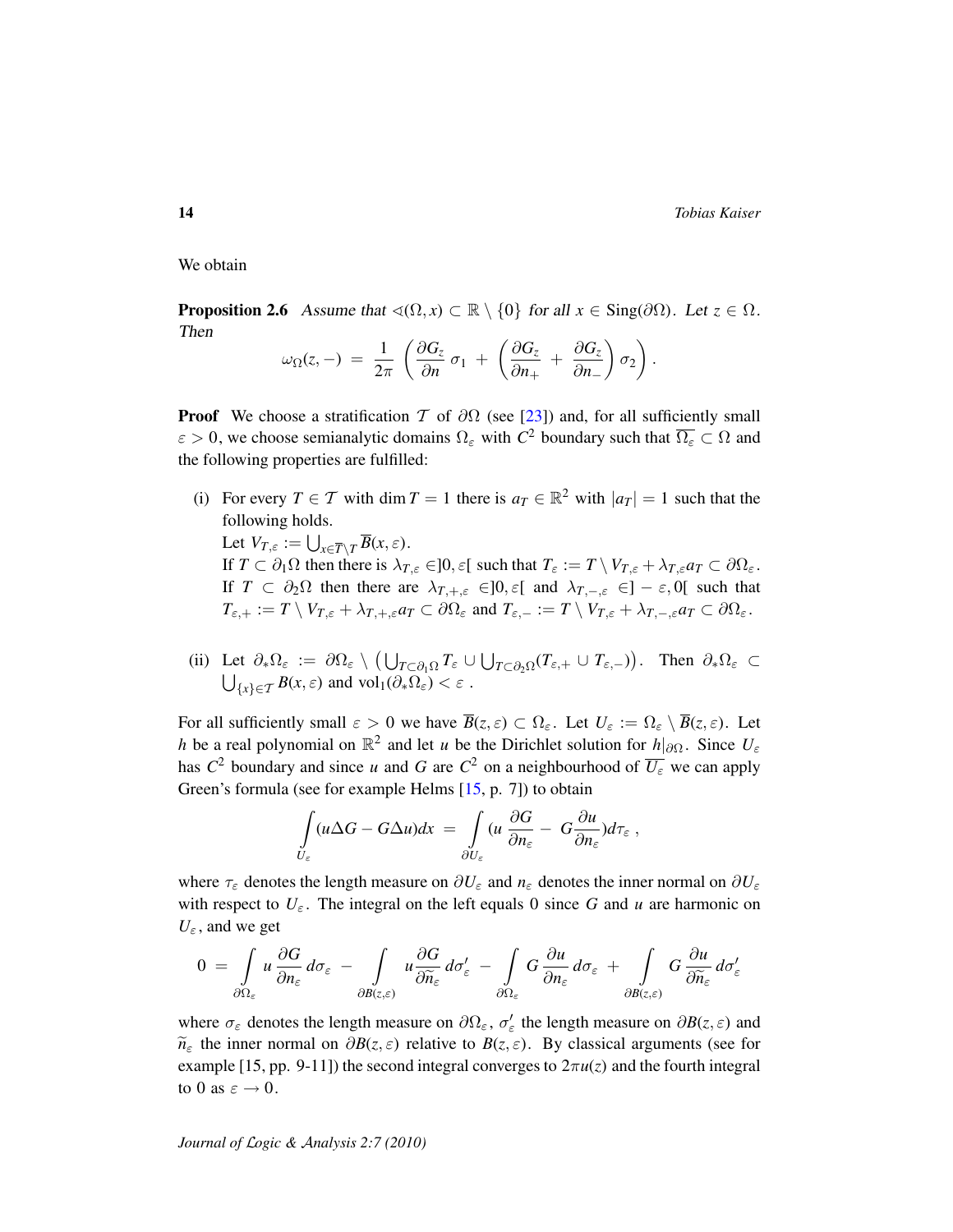We consider the first integral as  $\varepsilon \to 0$ . The behaviour of the integrand (especially of ∂*G*  $\frac{\partial G}{\partial n_{\varepsilon}}$ ) at the zero dimensional strata is critical. Let  $x \in \partial \Omega$  with  $\{x\} \in \mathcal{T}$ . Without restriction we may assume that  $x = 0$ .

**Case 1:**  $0 \notin Sing(\partial\Omega)$ . We know that *G* can be extended analytically to a neighbourhood of 0 and therefore  $\nabla G$  is bounded on a neighbourhood of 0.

Case 2:  $0 \in Sing(\partial \Omega)$ . Using [\[21,](#page-27-7) Theorem 2.4 and Theorem 3.2] (see also Wasow [\[38,](#page-28-3) Theorem 5]) we find  $\alpha > -1$  such that  $|\nabla G(y)|$  is bounded by  $|y|^{\alpha}$  on  $\Omega$  near 0.

By the estimates for ∇*G* obtained in Cases 1 and 2 and the fact that *G* can be analytically extended across  $\partial\Omega \setminus \text{Sing}(\partial\Omega)$  and that *u* can be continuously extended to  $\partial\Omega$  by *h*, we can apply Lebesgue's dominated convergence theorem and get for the first integral by properties (i) and (ii) of  $\partial\Omega_{\varepsilon}$  that

$$
\lim_{\varepsilon\to 0}\int\limits_{\partial\Omega_{\varepsilon}}u\,\frac{\partial G}{\partial n_{\varepsilon}}\,d\sigma_{\varepsilon} = \int\limits_{\partial\Omega_{1}}h\,\frac{\partial G}{\partial n}\,d\sigma_{1} + \int\limits_{\partial\Omega_{2}}h\left(\frac{\partial G}{\partial n_{+}}+\frac{\partial G}{\partial n_{-}}\right)d\sigma_{2}.
$$

Finally, we consider the third integral. With the same arguments as above, we obtain similar estimates for  $\nabla u$ . Using the fact that *u* can be extended analytically across  $\partial\Omega \setminus \text{Sing}(\partial\Omega)$  and that  $G|_{\partial\Omega} = 0$ , we get

$$
\lim_{\varepsilon\to 0}\int\limits_{\partial\Omega_\varepsilon} G\frac{\partial u}{\partial n}\,d\sigma_\varepsilon=0\;.
$$

Hence

$$
\int\limits_{\partial\Omega_1} h \frac{\partial G}{\partial n} d\sigma_1 + \int\limits_{\partial\Omega_2} h \big( \frac{\partial G}{\partial n_+} + \frac{\partial G}{\partial n_-} \big) d\sigma_2 = 2\pi u(z) .
$$

Since the real polynomials are dense in  $C(\partial\Omega)$ , the proposition follows.

 $\Box$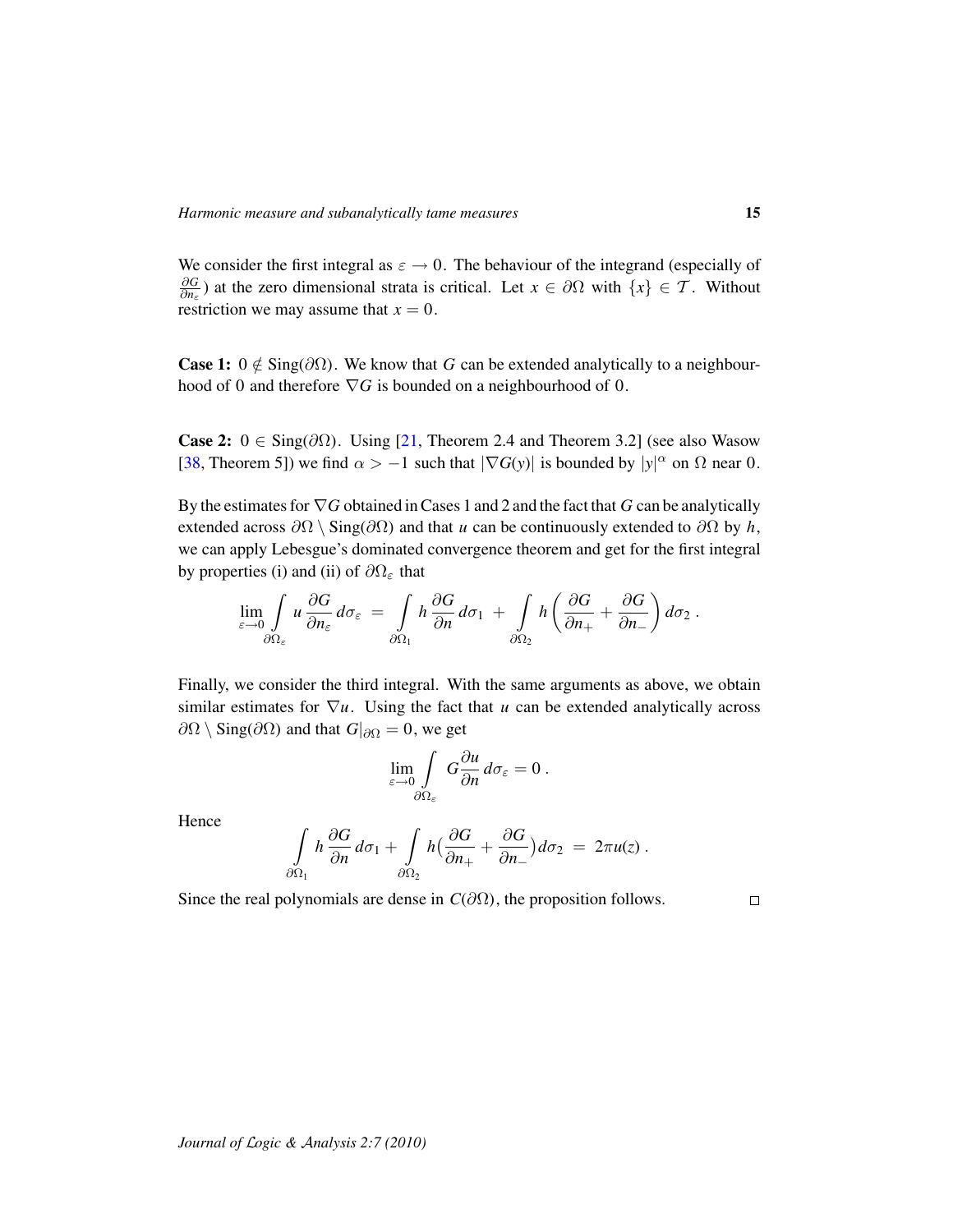# 3 (Sub)analytical tameness of the harmonic measure

Next, we want to prove Theorem A. We use the following results. In [\[21\]](#page-27-7) it was shown that given a bounded and semianalytic domain in the plane without isolated boundary points and given a continuous and semianalytic function on the boundary, the Dirichlet solution is definable in the o-minimal structure  $\mathbb{R}_{Q,exp}$  if  $\triangleleft(\Omega, x) \subset (\mathbb{R} \setminus \mathbb{Q})\pi$  for all singular boundary points  $x \in \partial\Omega$ . The o-minimal structure  $\mathbb{R}_{\mathcal{Q}}$  was introduced in [\[22\]](#page-27-2) and is related to Hilbert's  $16<sup>th</sup>$  problem. It is generated by a certain quasianalytic class which was introduced by Ilyashenko (see Ilyashenko [\[17\]](#page-26-12)) in his work on Hilbert's 16<sup>th</sup> problem. Functions from this quasianalytic class  $\mathcal Q$  are holomorphic on certain subsets of the Riemann surface of the logarithm, so-called quadratic domains. We use the results and notations of  $[22]$  and  $[21]$ , especially the properties of the quasianalytic classes that generate the o-minimal structure  $\mathbb{R}_{\mathcal{Q}}$ , to show our first main theorem:

**Theorem A** Let  $\Omega \subset \mathbb{R}^2$  be a bounded and semianalytic domain. Assume that  $\triangleleft(\Omega, x)$  ⊂ ( $\mathbb{R} \setminus \mathbb{Q}$ ) $\pi$  *for all x* ∈ Sing(∂ $\Omega$ )*. Let z* ∈  $\Omega$ *. Then the harmonic measure*  $\omega_{\Omega}(z, -)$  *is analytically tame with analytically integrating o-minimal structure*  $\mathbb{R}_{\mathcal{Q}}$ *.* 

**Proof** We may assume that  $\Omega$  has no isolated boundary points (compare with the discussion at the beginning of section [2\)](#page-7-0). By stratification (see  $[23]$ ) and by the fact that globally subanalytic functions in one variable are locally given by puiseux series (see [\[5,](#page-26-13) p. 192])), we find a globally subanalytic stratification T of  $\partial\Omega$  of the following kind.

Let  $T \in \mathcal{T}$  with dim  $T = 1$ . Then the following holds:

- (i) There are real power series  $\psi$ ,  $\chi$  convergent on  $]-1-\varepsilon, 1+\varepsilon[$  for some  $\varepsilon > 0$ such that  $T = A \circ \varphi(]0, 1[)$  where  $\varphi := (\psi, \chi)$  and where A is an orthogonal coordinate transformation. Moreover,  $\varphi(t) \in \partial \Omega$  and  $\varphi'(t) \neq (0, 0)$  for all  $t \in ]0, 1 + \varepsilon[$ .
- (ii) At most  $\varphi(0) \in \text{Sing}(\partial \Omega)$ .

It is enough to show for every  $T \in \mathcal{T}$  with dim  $T = 1$  that  $\mu_T := \omega_{\Omega}(z, -)|_T$  is analytically tame with analytically integrating o-minimal structure  $\mathbb{R}_{\mathcal{Q}}$ . So let  $T \in \mathcal{T}$ with dim  $T = 1$ . We may assume that  $\varphi(0) = 0$ . We may also assume for convenience that  $T \subset \partial_1 \Omega$  (the general case is treated similarly). Then  $\mu = \frac{1}{2\pi}$ ∂*G*  $\frac{\partial G}{\partial n} \sigma|_T$  where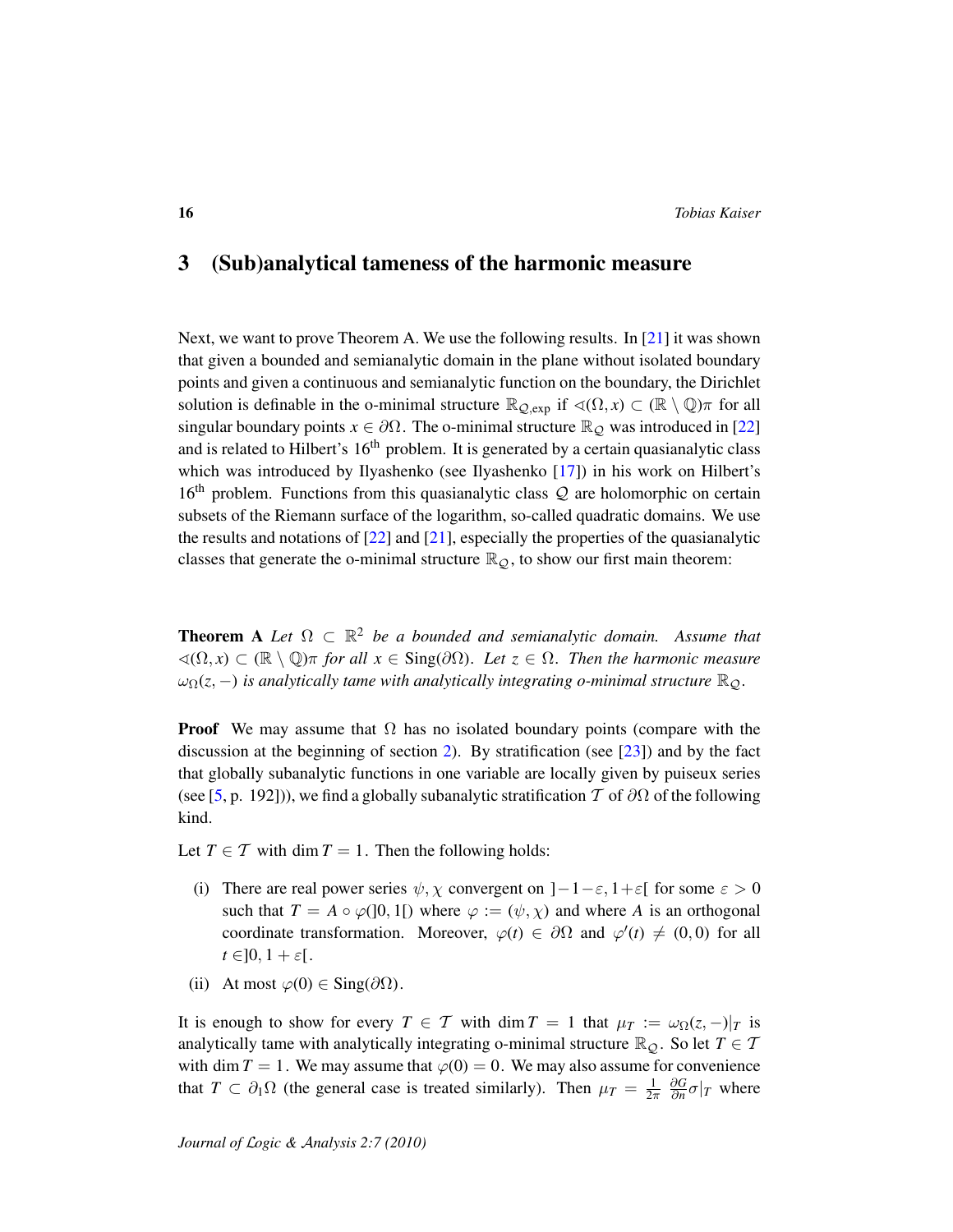$G = G_z$  and  $\sigma$  is the length measure of  $\partial\Omega$  (see Proposition [2.6\)](#page-13-0). Let  $f : U \to \mathbb{R}$  be real analytic, where  $U \subset \mathbb{R}^m \times \mathbb{R}^2$  is open, and let *K* be a globally subanalytic and relatively compact subset of *U*. Using the estimates for  $|\nabla G|$  in the proof of Propo-sition [2.6,](#page-13-0) we see that  $\infty(f, K, \mu_T) = \emptyset$ . We work in the coordinate system induced by *A*; i.e., we assume by applying some rotation if necessary that  $A = Id$ . We may also assume that  $T \subset \mathbb{C} \setminus \mathbb{R}_{\leq 0}$ . We set  $\varphi'_{\perp}(t) := (-\chi'(t), \psi'(t))$ . Then the inner normal at  $\varphi(t) \in T$  is given by  $\rho \frac{\varphi'_1(t)}{|\varphi'_1(t)|}$ , where  $\rho \in {\pm 1}$  is independent from *t*. We obtain

$$
I(x) := \int_{T} 1 \int_{K} f(x, \xi) d\omega_{\Omega}(z, \xi) = \frac{1}{2\pi} \int_{T} 1 \int_{K} f(x, \xi) \frac{\partial G}{\partial n}(\xi) d\sigma(\xi)
$$
  
\n
$$
= \frac{1}{2\pi} \int_{0}^{1} 1 \int_{K} f(x, \varphi(t)) \langle \nabla G(\varphi(t)), \rho \frac{\varphi_{1}'(t)}{|\varphi_{1}'(t)|} \rangle |\varphi_{1}'(t)| dt
$$
  
\n
$$
= \frac{1}{2\pi} \rho \int_{0}^{1} 1 \int_{K} f(x, \varphi(t)) \langle \nabla G(\varphi(t)), \varphi_{1}'(t) \rangle dt
$$

since  $\sigma|_T = |\varphi'(t)| dt \circ \varphi^{-1} = |\varphi'_{\perp}(t)| dt \circ \varphi^{-1}$  and  $\frac{\partial G}{\partial n}(\varphi(t)) = \langle \nabla G(\varphi(t)), \rho \frac{\varphi'_{\perp}(t)}{|\varphi'_{\perp}(t)|} \rangle$ . We may assume that  $\rho = 1$ . We set

$$
g: [0, 1] \to \mathbb{R}, g(t) := \langle \nabla G(\varphi(t)), \varphi_{\perp}'(t) \rangle,
$$
  

$$
V := \{(x, t) \in \mathbb{R}^n \times \mathbb{R} \mid -1 - \varepsilon < t < 1 + \varepsilon \text{ and } (x, \varphi(t)) \in U\},
$$
  

$$
L := \{(x, t) \in \mathbb{R}^n \times \mathbb{R} \mid 0 \leq t \leq 1 \text{ and } (x, \varphi(t)) \in K\},
$$
  

$$
h: V \to \mathbb{R}, h(x, t) := f(x, \varphi(t)).
$$

Then *V* is open, *L* is globally subanalytic and relatively compact in *V*, and *h* is real analytic on *V*. We get

$$
I(x) = \frac{1}{2\pi} \int\limits_0^1 \mathbb{1}_{L} h(x, t) g(t) \mathrm{dt}.
$$

By a similar argument as in the proof of Example [1.4](#page-0-0) b) and by changing the limits of integration if necessary, we may replace *V* by an open box *Q* such that *h* can be expanded into a power series that converges on a neighbourhood of  $\overline{Q}$ . Moreover, we may assume that either  $0 \notin \overline{\pi(Q)}$  (where  $\pi : \mathbb{R}^n \times \mathbb{R} \to \mathbb{R}$  is the projection onto the last coordinate) or there is some  $\eta \in \mathbb{R}^n$  such that  $(\eta, 0)$  is the center of *Q*.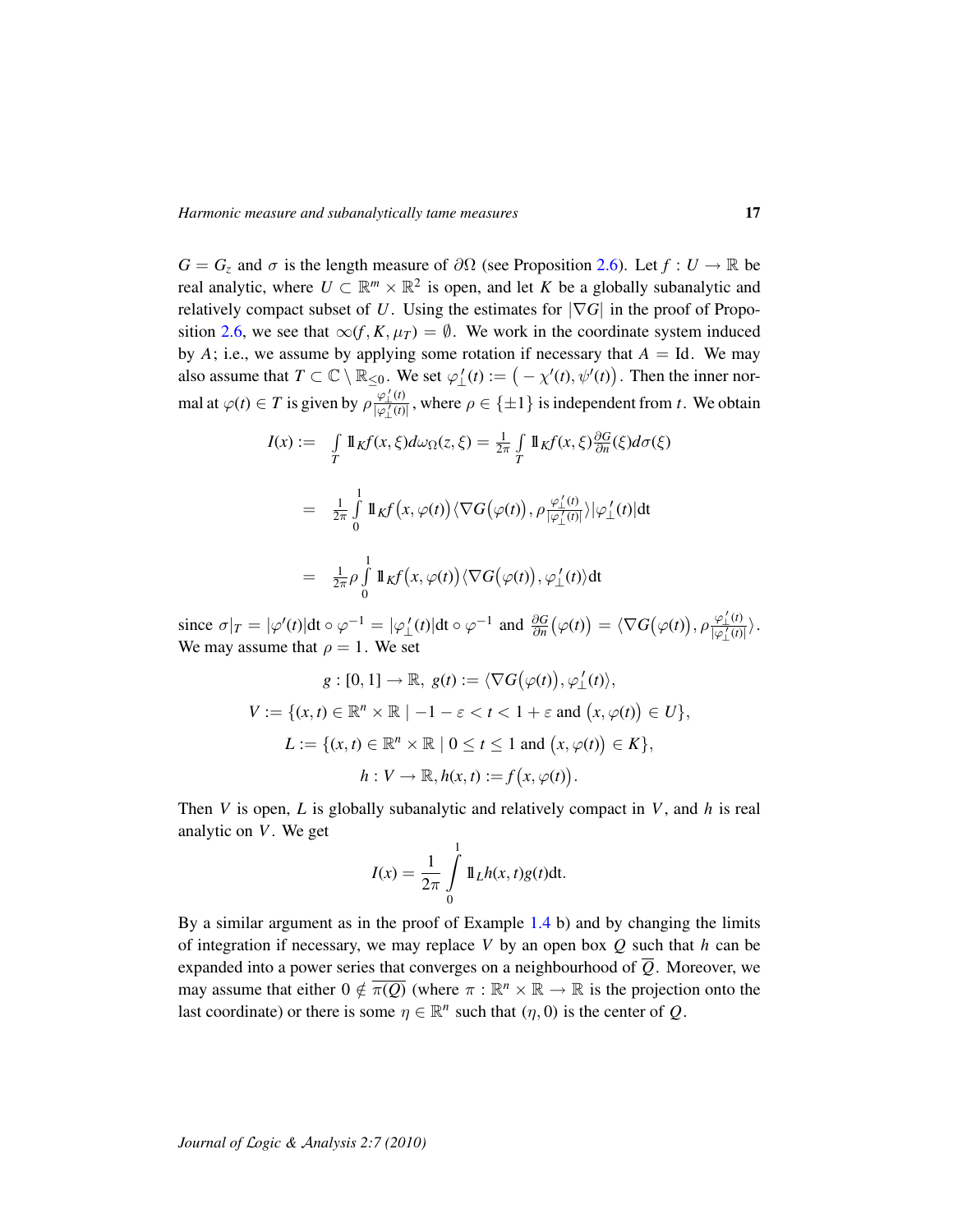**Case 1:**  $0 \notin \overline{\pi(Q)}$ . It suffices to consider the case  $\pi(Q) =]a, c[$  where  $0 < a \leq 1$ . Setting  $b := \min\{1, c\}$  we have

$$
I(x) = \frac{1}{2\pi} \int_{a}^{b} 1\!\!1_L h(x, t)g(t)dt.
$$

Since *G* has a real analytic extension to a neighbourhood of  $\varphi([a, b])$  we see that *g* has a real analytic extension to a neighbourhood of [*a*, *b*] and we get by Example [1.4](#page-0-0) b) that *I* is definable in the o-minimal structure  $\mathbb{R}_{\text{an}}$  which is a reduct of  $\mathbb{R}_{\mathcal{Q}}$ .

**Case 2:**  $0 \in \overline{\pi(Q)}$ . Then  $\pi(Q) = ] - c, c[$  for some  $c > 0$ . Setting  $b := \min\{1, c\}$ we obtain that

$$
I(x) = \frac{1}{2\pi} \int\limits_{0}^{b} 1\!\!1_L h(x, t)g(t)dt.
$$

If  $\varphi(0) \notin \text{Sing}(\partial \Omega)$ , then *g* has a real analytic extension to a neighbourhood of [0, *b*] and we get again by Example [1.4](#page-0-0) b) that *I* is definable in  $\mathbb{R}_{an}$ . So we assume that  $\varphi(0) \in \text{Sing}(\partial \Omega)$ . Applying [\[21,](#page-27-7) Theorem 3.2] to the Poisson kernel  $K_z$ , we find a quadratic domain  $\widehat{U} \subset L$  with  $\overline{T} \setminus \{0\} \subset \widehat{U}$  (note that  $T \subset \mathbb{C} \setminus \mathbb{R}_{\leq 0}$ ) such that  $G = K_z - H_{K_z}$  can be extended to the real part of a function  $k \in \mathcal{Q}(\hat{U})$ . Here L denotes the Riemann surface of the logarithm (see [\[21,](#page-27-7) Section 1]). Identifying  $\mathbb{R}^2$  with  $\mathbb C$  we have  $\varphi(t) = \psi(t) + i\chi(t) \in \mathcal{O}(B(0, 1+\varepsilon))$  (where  $(\psi, \chi)$  is from (i) in the description of *T* . By the Cauchy-Riemann equations we get

$$
k'(\varphi(t)) = \frac{\partial G}{\partial x} (\varphi(t)) - i \frac{\partial G}{\partial y} (\varphi(t))
$$

and therefore

$$
g(t) = \text{Re}(k'(\varphi(t))i\varphi'(t)) = \text{Re}((ik \circ \varphi)'(t)).
$$

So

$$
I(x) = \frac{1}{2\pi} \int_{0}^{b} 1\!\!1_L h(x, t) \text{Re}\big((ik \circ \varphi)'(t)\big) dt.
$$

By (the arguments of) [\[22,](#page-27-2) Definition 5.16 and Corollary 5.17] we see that  $ik \circ \varphi \in \mathcal{Q}$ . So we finally get that

$$
I(x) = \frac{1}{2\pi} \int_{0}^{b} 1\!\!1_L h(x, t) \text{Re}\big(H'(t)\big) dt
$$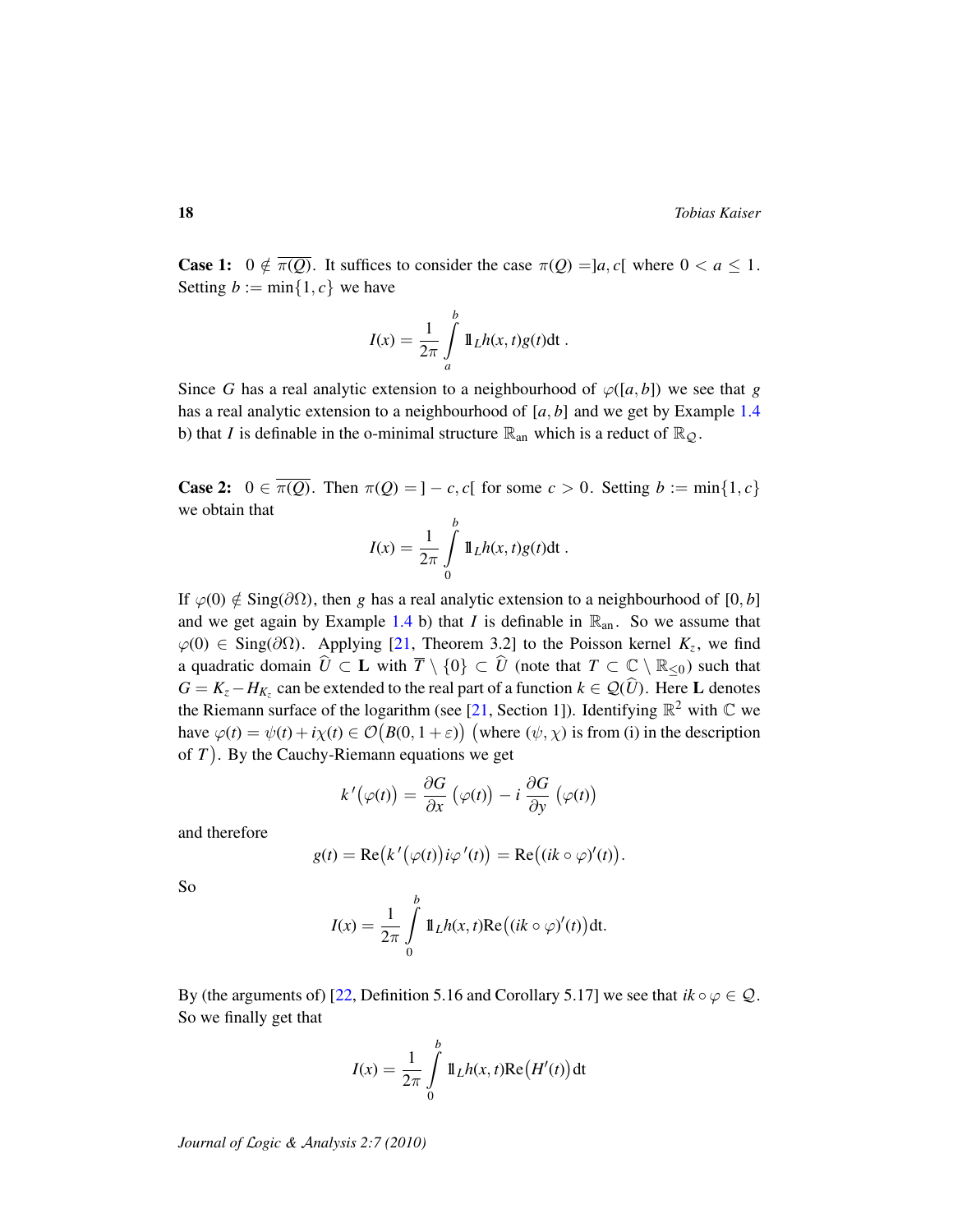where  $H \in \mathcal{Q}(U')$  and U' is a standard quadratic domain with  $]0, b + \delta[\subset U'$  for some  $\delta > 0$ . There is  $H_1(t) \in \mathcal{Q}(U')$  and there is a finite sum  $H_2(t) = \sum_{i=1}^{M}$  $\beta_i > 0$  and  $b_i \in \mathbb{C}^*$ , such that  $H'(t) = H_1(t) + H_2(t)$ . Note that  $-\beta_i > -1$  for all *i*.  $b_i t^{-\beta_i}$ , where Let  $(\eta, 0)$  be the center of *Q*. Let  $h(x, t) = \sum_{n=1}^{\infty}$ *n*=0  $a_n(x)t^n$  be the power series expansion of *h* on *Q*. Let  $TH_1 = \sum_{n=1}^{\infty}$ *k*=0  $a_k t^{\alpha_k}$  (where  $\{\alpha_k : k \ge 0\} = \text{supp}(TH_1)$  and  $\alpha_k \nearrow \infty$ ) be the asymptotic expansion of *H*<sub>1</sub> (see [\[22,](#page-27-2) Definition 2.6]). For  $n \in \mathbb{N}_0$  we define

$$
H_{1,n}:U'\to\mathbb{C},\,z\mapsto\int\limits_{\gamma_z}H_1(\zeta)\zeta^n d\zeta,
$$

where  $\gamma_z : [0, 1] \to \mathbf{L}$ ,  $s \mapsto (s|z|, \arg z)$ . We see (compare with [\[38,](#page-28-3) (5) on p. 48]) that  $H_{1,n} \in \mathcal{Q}(U')$  and that  $TH_{1,n} = \sum_{n=1}^{\infty}$ *k*=0 *ak*  $\frac{a_k}{\alpha_k+n+1}t^{\alpha_k+n+1}$ . Moreover, after shrinking *U*<sup> $\prime$ </sup> if necessary, we may assume that there is some  $C > 0$  such that  $|H_1(z)| \leq C$  for all  $z \in U'$  and that *U'* is bounded; i.e. there is some  $D > 0$  such that  $U' \subset B_{\mathbf{L}}(D)$ . Then  $|H_{1,n}(z)| \le DC|z|^n$  for all  $z \in U'$ . We set  $\widehat{I}_n := H_{1,n}z^{-n}$ . Then  $\widehat{I}_n \in \mathcal{Q}(U')$ with  $T\widehat{I}_n := \sum_{k=0}^{\infty}$ *k*=0 *ak*  $\frac{a_k}{\alpha_k+n+1}z^{\alpha_k+1}$  and  $|\hat{I}_n| \le DC$  for all  $z \in U'$ . Repeating the same argument for  $t^{-\alpha_N}(H_1 - \sum^{N-1}$ *k*=0  $a_k t^{\alpha_k}$  and all  $N \in \mathbb{N}$  we see with [\[22,](#page-27-2) Definition 5.1 and Proposition 2.15] that

$$
\widehat{I}: \widehat{Q} \times U' \to \mathbb{C}, \ \widehat{I}(x,t,z) := \sum_{n=0}^{\infty} a_n(x) t^n \widehat{I}_n(z),
$$

is an element of  $\mathcal{Q}(\hat{Q} \times U')$  where  $\hat{Q}$  is a polydisc in  $\mathbb{C}^{n+1}$  which has the same center as *Q* and fulfils  $\widehat{Q} \cap \mathbb{R}^{n+1} \supset \overline{Q}$ .

Let

$$
\widetilde{I}(x,t,z) := \sum_{i=0}^M b_i \left( \sum_{n=0}^\infty \frac{a_n(x)}{n-\beta_i+1} t^n \right) z^{-\beta_i+1}.
$$

Then  $\widetilde{I} \in \mathcal{Q}(\widehat{Q} \times U')$  (see [\[22,](#page-27-2) Remark 5.2]). By construction, the antiderivative of  $h(x, t)H'(t)$  with respect to *t* is given by  $\widehat{I}(x, t, t) + \widetilde{I}(x, t, t)$  and we get by a similar argument as in the proof of Example [1.4](#page-0-0) b), part (iii), that  $I(x)$  is definable in  $\mathbb{R}_{\mathcal{Q}}$ .  $\square$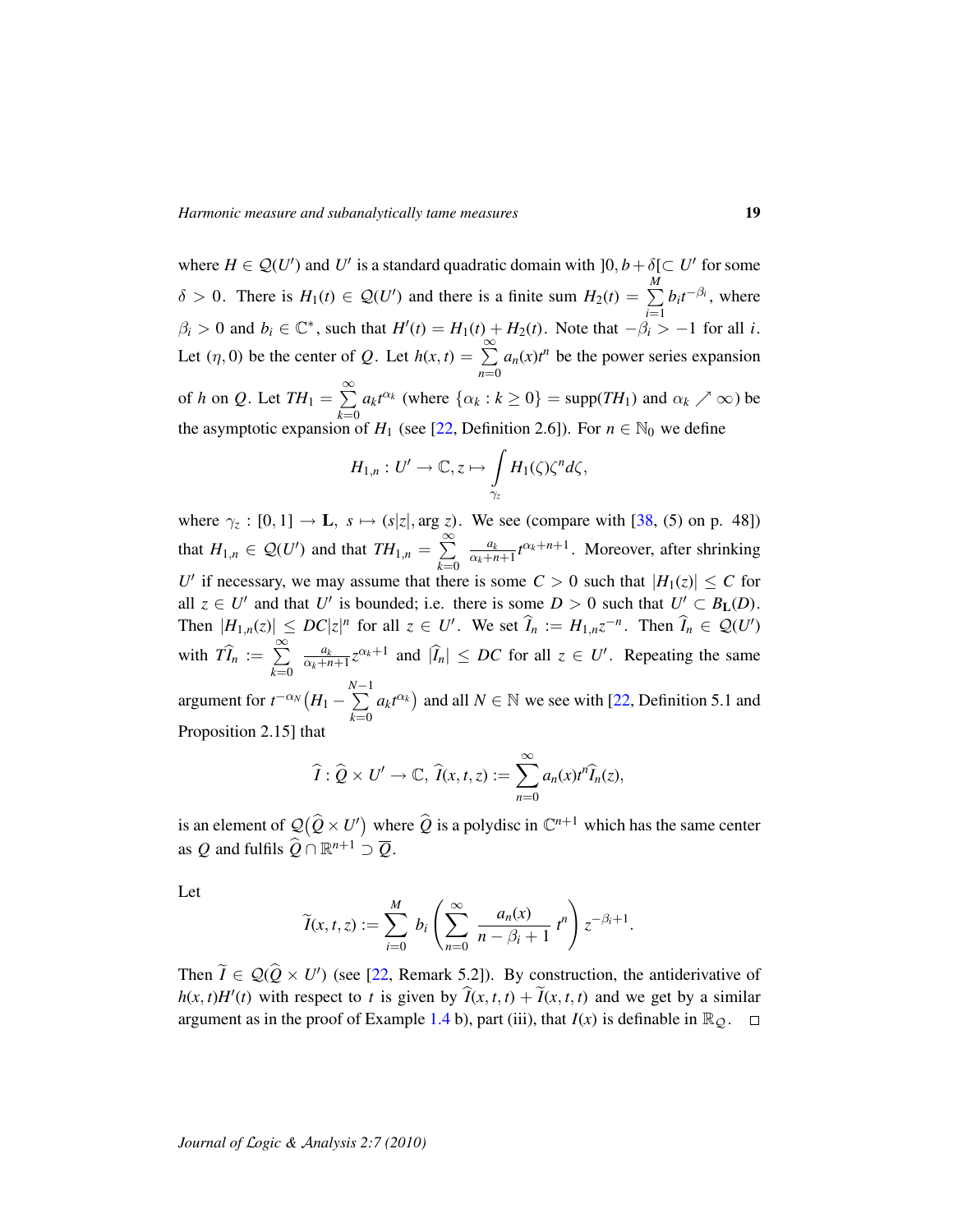To establish subanalytical tameness, we need convergence of the green function. This is the case if the domain in question is a polygon (see  $[18,$  Section 4]). Then the green function restricted to the boundary is definable in the o-minimal structure  $\mathbb{R}^{\mathbb{R}}_{ar}$ an which is the expansion of  $\mathbb{R}_{\text{an}}$  by the power functions  $x \mapsto x^{\lambda}$  for arbitrary real  $\lambda$ (see [\[9\]](#page-26-0) and [\[27\]](#page-27-6) for this o-minimal structure). Note that functions definable in  $\mathbb{R}^{\mathbb{R}}_{ar}$ an are exactly the functions with are piecewise given by convergent generalized power series as considered in [\[10\]](#page-26-4) with support (i.e., the set of exponents, see [\[10,](#page-26-4) p. 4377]) contained in a finitely generated monoid over the nonnegative numbers. We also need "bad" approximation by rational numbers if the angle at a singular boundary point of the polygon is an irrational multiple of  $\pi$  in order to keep convergence when integrating globally subanalytic functions with respect to the harmonic measure. These irrational numbers with "bad" approximation are called Diophantine. They play also a crucial role in dynamical systems (see Siegel [\[34\]](#page-27-16), Ilyashenko [\[16\]](#page-26-14), Carleson and Gamelin [\[3,](#page-26-15) II. 6] and Milnor [\[28,](#page-27-17) § 11 and Appendix C]). We give the definition below. In Theorem B we show that the harmonic measure of a polygon where the irrationals described above are Diophantine is subanalytically tame. To establish this result we use the preparation theorem for globally subanalytic functions (see  $[25,$  Theorem e 1] and [\[26,](#page-27-3) Section 3]).

<span id="page-19-0"></span>**Definition 3.1** (See for example [\[28,](#page-27-17) p. 119].) An irrational number  $\alpha$  is called *Diophantine* if there are positive constants  $\varepsilon$  and  $\sigma$  such that  $|\alpha - \frac{p}{q}|$  $\frac{p}{q}| > \varepsilon |q|^{-\sigma}$  for all *p*  $\frac{p}{q} \in \mathbb{Q}$ . Note that necessarily  $\sigma \geq 2$  by the theory of continued fractions. Irrational numbers that are not Diophantine are called *Liouville numbers*.

- **Remark 3.2** a) By Liouville's Approximation Theorem (see for example [\[28,](#page-27-17) p. 119]), every irrational real algebraic number is Diophantine. By Roth's Theorem (see for example [\[28,](#page-27-17) p. 120]), any  $\sigma > 2$  can be chosen.
	- b) The set of Liouville numbers has Lebesgue measure 0 (see for example  $[28, p]$  $[28, p]$ . 222]).

We need the following lemma in the proof of Theorem B below.

<span id="page-19-1"></span>**Lemma 3.3** Let  $\alpha \in \mathbb{R} \setminus \mathbb{Q}$  be Diophantine. Let  $p \in \mathbb{N}$ . Then there are positive constants  $\mu$ ,  $\rho$  such that  $|k\alpha - \frac{m}{n}|$  $|\frac{m}{p}| \ge \mu k^{-\rho}$  for all  $k \in \mathbb{N}$  and  $m \in \mathbb{Z}$ .

**Proof** Let  $\varepsilon$ ,  $\sigma$  be as in Definition [3.1.](#page-19-0) Then  $|k\alpha - \frac{m}{n}|$  $\left| \frac{m}{p} \right| = k|\alpha - \frac{m}{kp}| \ge \varepsilon p^{-\sigma} k^{-\sigma+1}.$  $\Box$ 

Definition 3.4 Let *P* be a polygon. We say that *P* is *Diophantine* if for every *x* ∈ Sing(∂*P*) either  $\langle x \rangle P / \pi \in \mathbb{Q}$  or  $\langle x \rangle P / \pi$  is Diophantine.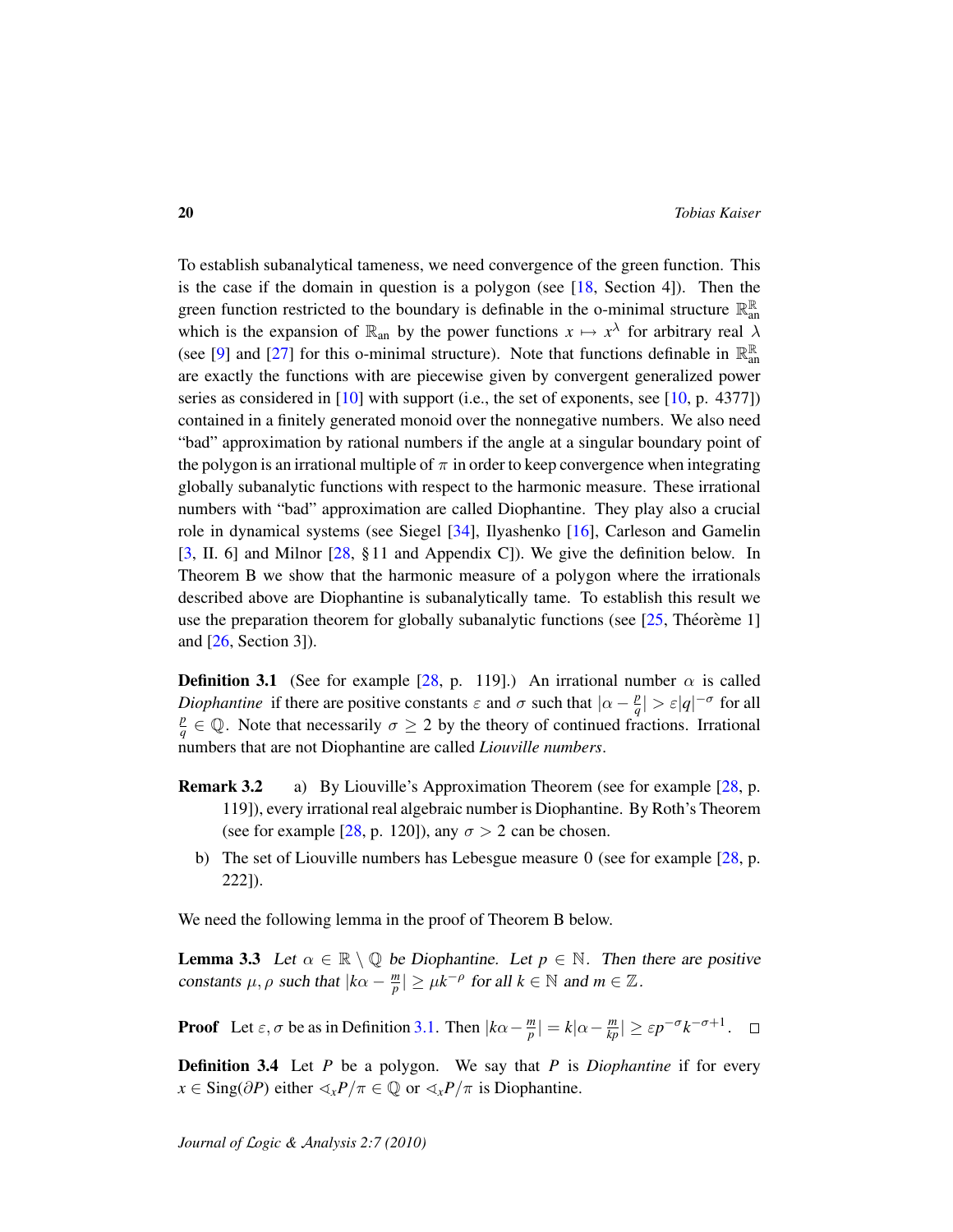In Theorem B below we will show that the harmonic measure for a Diophantine polygon is subanalytically tame. By the explanation above, we have to integrate certain functions with parameters that are definable in  $\mathbb{R}^{\mathbb{R}}_{\text{an}}$ . As mentioned in the introduction, Soufflet [\[35,](#page-27-5) [36\]](#page-28-2) has partial results on this problem as follows. By [\[27\]](#page-27-6) a function definable in  $\mathbb{R}^{\mathbb{R}}_{\text{an}}$  is piecewise given by a finite composition of globally subanalytic functions and power functions. Soufflet has shown that the integral with parameters of such a composition is definable in  $\mathbb{R}_{an,exp}$  if the exponents of the involved power functions are outside a certain small set of Lebesgue measure 0. To establish this result he uses, similarly to the approach of Comte, Lion and Rolin, the preparation theorem for functions definable in  $\mathbb{R}^{\mathbb{R}}_{\text{an}}$  (see [\[25,](#page-27-4) Théorème 3]). Since the exponents may change (in a polynomial way) by preparing a given function (see [\[35,](#page-27-5) Lemma 3.1]), and since the Diophantine numbers are not closed under addition and multiplication, we have to explicitely compute the preparations in the proof of Theorem B below. And then a little extra work is necessary compared to [\[35,](#page-27-5) Proposition 2.4] (for example, the prepared function  $1 + t + t^{\alpha}$  where  $\alpha$  is Diophantine is not covered by [\[35,](#page-27-5) Definition 2.1]).

**Theorem B** Let P be a Diophantine polygon. Let  $z \in P$ . Then the harmonic measure *w*Ω(*z*, −) *is subanalytically tame with subanalytically integrating o-minimal structure* Ran,exp *.*

**Proof** As in the proof of Proposition [2.3](#page-8-1) we assume that *P* is simply connected. Let *F* : *P*  $\rightarrow$  *B*(0, 1) be a biholomorphic map with *F*(*z*) = 0. By [\[18,](#page-27-9) Proposition 2 in Section 4], we have that *F* is definable in  $\mathbb{R}^{\mathbb{R}}_{\text{an}}$ . Then the Green function  $G_z$  is given by  $G_z = -\log|F|$  (see [\[14,](#page-26-8) Theorem II. 2.1]) and therefore also definable in  $\mathbb{R}_{an}^{\mathbb{R}}$ . Using the subanalytic preparation theorem (see  $[25,$  Théorème 1] and  $[26,$  $[26,$  Section 3]), and by doing the same reduction steps as at the beginning of Theorem A (with a stratum  $T \subset \partial\Omega$  and  $0 \in \overline{T} \setminus T$  as the relevant and possibly singular boundary point), we have to show that

$$
I:B\to\mathbb{R},x\mapsto\int\limits_{\varphi(x)}^{\psi(x)}f(x,t)H'(t)\mathrm{d}t,
$$

is definable in  $\mathbb{R}_{an,exp}$ , where

(1)  $B \subset \mathbb{R}^n$  is a globally subanalytic set, called the basis,

(2)  $\varphi, \psi : B \to [0, 1]$  are globally subanalytic functions with  $\varphi < \psi$ ,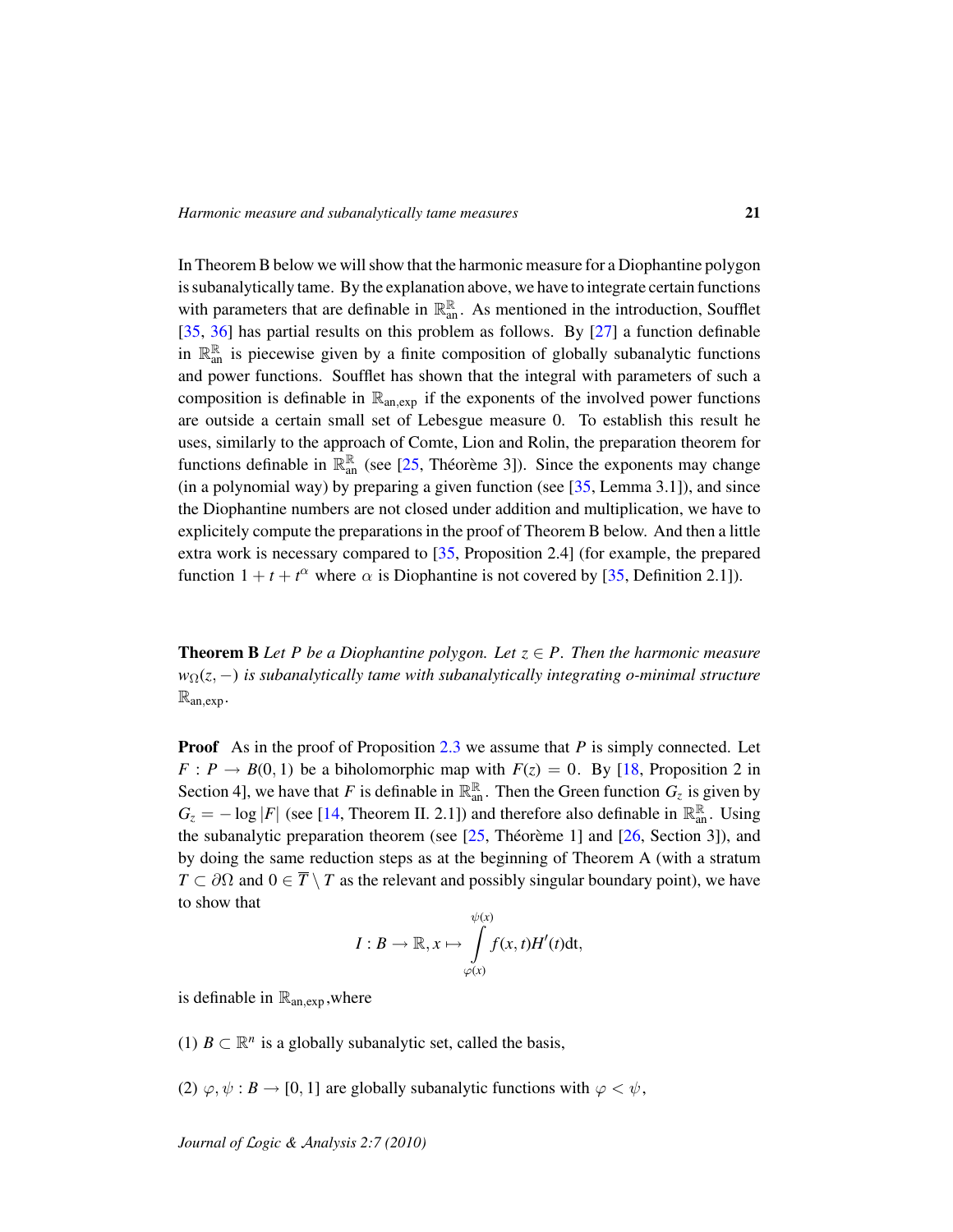(3)  $f: C := \{(x, t) \in B \times \mathbb{R} \mid \varphi(x) < t < \psi(x)\} \to \mathbb{R}$  is globally subanalytic of the following form (see  $[25$ , Théorème 1] and  $[26$ , Section 3]):

There is  $r \in \mathbb{Q}$  such that  $f = A(t - \Theta(x))^r U$  where the functions  $A, \Theta$  and  $U$  fulfil these conditions:

- (a) *A* is a globally subanalytic function on the basis *B*.
- (b)  $\Theta$  is a globally subanalytic function on *B*. Moreover, either  $\Theta \equiv 0$  or  $\frac{1}{\epsilon}$  $\frac{t}{\Theta}$  takes values in a compact subset of  $]0, \infty[$ . We may assume that  $\Theta > 0$  or  $\Theta < 0$  if  $\Theta \neq 0.$
- (c)  $U(x,t) = u(\phi_1, \ldots, \phi_s, \alpha, \beta)$  where  $u(w, y)$  is a real power series convergent on  $(B(0, 2))^{s+2}$  ( $w = (w_1, \ldots, w_s), y = (y_1, y_2)$ ) taking values in a compact subset of  $]0,\infty[$ , where  $\alpha := \left(\frac{t-\Theta}{a}\right)$  $\left(\frac{1}{a} - \theta\right)^{\frac{1}{p}}$  and  $\beta := \left(\frac{b}{t-0}\right)^{\frac{1}{p}}$  are functions with values in [0, 1] (with  $p \in \mathbb{N}$  and a, b globally subanalytic functions on B), and where  $\phi_1, \ldots, \phi_s$  are globally subanalytic functions on the basis *B* with values in [0, 1].

and

(4) *H* is a generalized power series (in the sense of [\[10\]](#page-26-4)) convergent on [0, 1 +  $\epsilon$ ] for some  $\epsilon > 0$  and definable in  $\mathbb{R}^{\mathbb{R}}_{\text{an}}$ . Moreover, the following holds by (the proof of) [\[18,](#page-27-9) Proposition 2 in Section 4] and by the fact that  $G_z = -\log|F|$ :

#### Either

(i)  $0 \notin \text{Sing}(\partial \Omega)$  or  $\partial_0 P/\pi \in \mathbb{Q}$  and then *H* is a Puiseux series. In particular *H* is definable in  $\mathbb{R}_{an}$ ,

or

(ii)  $\alpha := \partial_0 P/\pi \in \mathbb{R} \setminus \mathbb{Q}$  and then supp $(H) \subset \mathbb{N}_0 + \mathbb{N}\alpha$ .

Note that we can assume by Proposition [2.3](#page-8-1) that *I* is well-defined (i.e. finite). If (i) holds we see with [\[4,](#page-26-6) Théorème 1'] and  $[26,$  $[26,$  Théorème 1] that  $I(x)$  is definable in R<sub>an,exp</sub>. So we assume that (ii) holds. Note that  $\alpha := \partial_0 P/\pi$  is Diophantine by assumption.

We can write  $H'(t) = H_1(t) + H_2(t)$  such that  $H_1(t)$  is a generalized power series convergent on  $[0, 1 + \varepsilon]$  with  $\text{supp}(H_1(t)) \subset \mathbb{N}_0 + \mathbb{N}\alpha$  and  $H_2(t) = \sum_{k=1}^{N}$ *i*=1  $b_i t^{\beta_i}$  where  $\beta_i < 0$  and  $\beta_i \in \mathbb{N}\alpha - 1$ .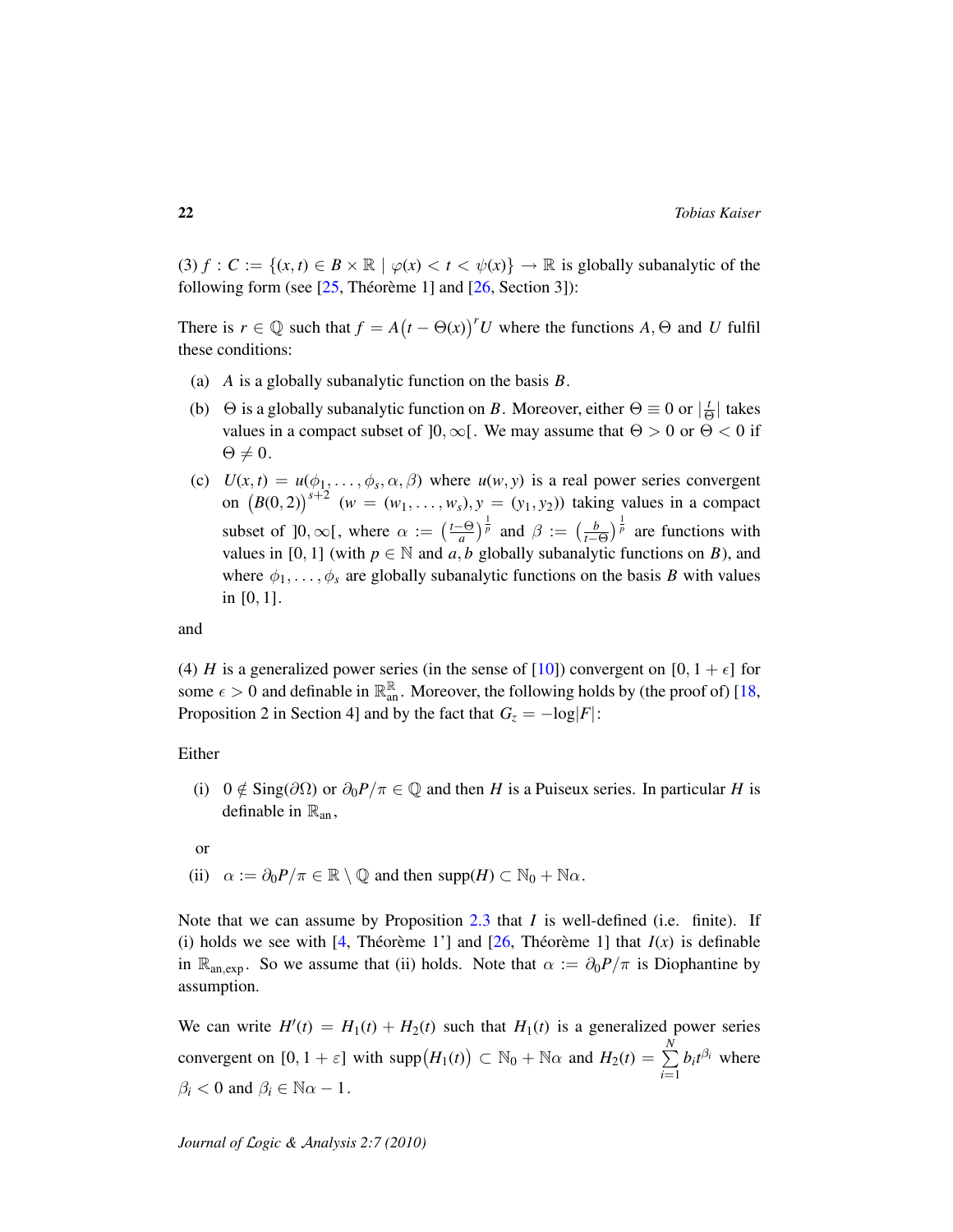We show that

$$
B \to \mathbb{R}, \ x \mapsto \int\limits_{\varphi(x)}^{\psi(x)} f(x, t) H_1(t) dt,
$$

is definable in  $\mathbb{R}_{an,exp}$ . Therefore it is sufficient to show that there is a function on *C* which is definable in  $\mathbb{R}_{an,exp}$  and which is the antiderivative of  $f(x, t)H'(t)$  with respect to *t*. By the linearity of the integral, we may assume by condition (a) in (3) that the function *A* equals 1. Moreover, it is enough to show the claim for  $\tilde{f}(x, w, t) := (t - \Theta(x))^{r} u(w, \alpha, \beta)$  instead of  $f(x, t)$  since we can plug in  $\phi_1, \ldots, \phi_s$ after integrating. Let

$$
u(w, y) = \sum_{n \in \mathbb{N}_0^2} A_n(w) y^n
$$

be the power series expansion of *u*. Moreover, let

$$
H_1(t) = \sum_{(\ell,k)\in\mathbb{N}_0\times\mathbb{N}} a_{(\ell,k)} t^{\ell+k\alpha}
$$

be the expansion of  $H_1$ . We prepare the functions  $f$  and  $H_1$  simultaneously. We have to follow the change of the exponents carefully.

## Case 1:  $\Theta \not\equiv 0$ .

Applying a cell decomposition (see [\[6,](#page-26-3) Chapter 3]) to *C* we may assume that either  $\frac{t}{\Theta}$  $\frac{t}{\Theta(x)} \vert \leq \frac{2}{3}$  or  $\frac{2}{3} < \vert \frac{t}{\Theta(x)} \vert$  $\frac{t}{\Theta(x)}$  |  $\lt \frac{3}{2}$  $rac{3}{2}$  or  $\left| \frac{t}{\Theta} \right|$  $\frac{t}{\Theta(x)} \geq \frac{3}{2}$  for all  $(x, t) \in C$ .

**Subcase 1.1:**  $\frac{2}{3} < |\frac{t}{\Theta(}$  $\frac{t}{\Theta(x)}$  |  $\lt \frac{3}{2}$  $\frac{3}{2}$  for all  $(x, t) \in C$ .

## Subcase 1.1.1:  $\Theta < 0$ .

We set  $\tau := t - \frac{\Theta(x)}{3} > 0$ . We will integrate with respect to  $\tau$ . We have

$$
\tau = t - \frac{\Theta(x)}{3} = t(1 - \frac{\Theta(x)}{3t}), \ t = \tau(1 + \frac{\Theta(x)}{3\tau}), \ t - \Theta(x) = \tau\left(1 - \frac{2}{3}\frac{\Theta(x)}{\tau}\right).
$$

By the imposed conditions we obtain that

$$
|\tau| \le \frac{3}{2}, \ |\frac{\Theta(x)}{\tau}| \le 1, \ |\frac{\tau}{a(x)}| \le 1, \ |\frac{b(x)}{\tau}| \le \frac{5}{3}.
$$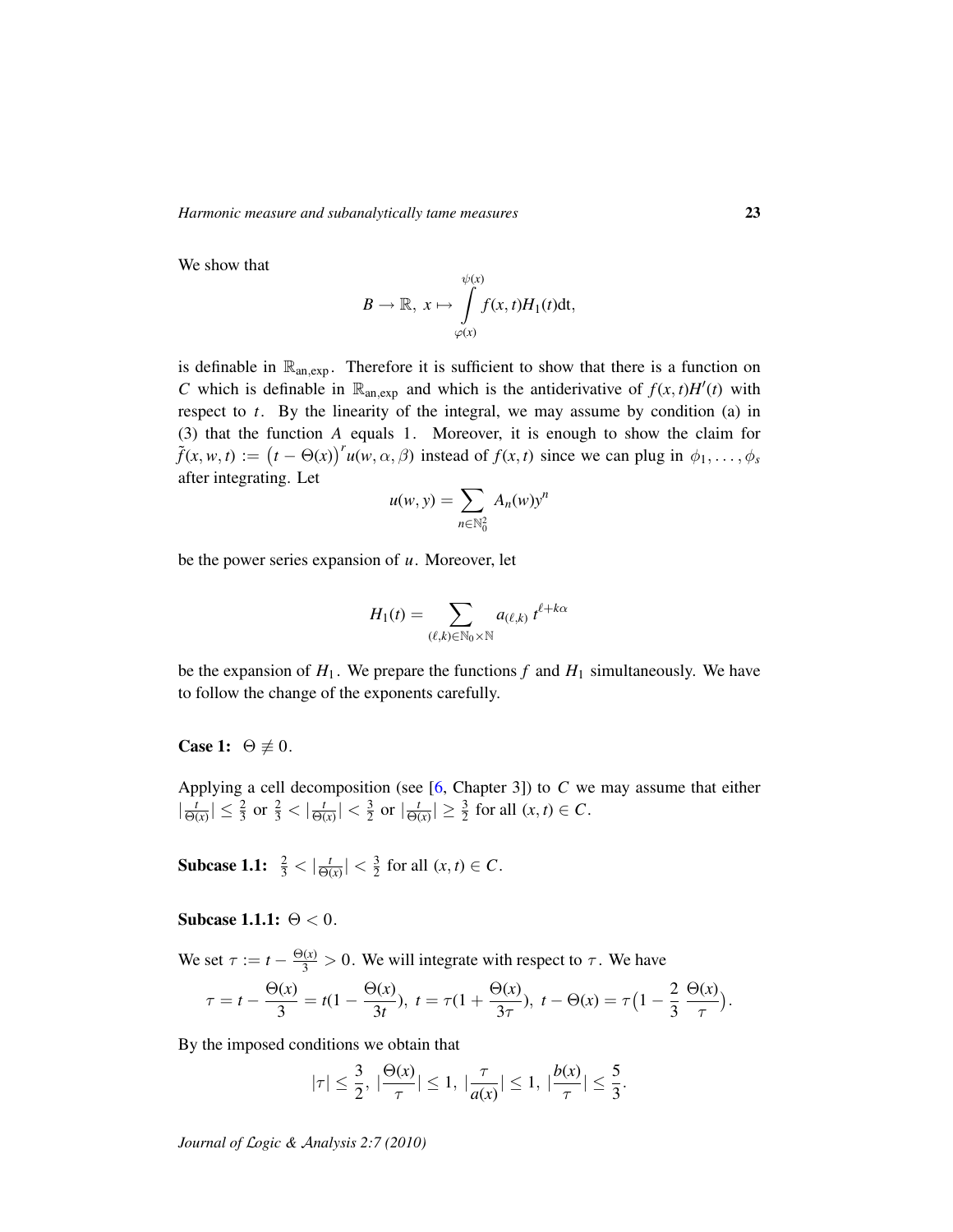So all the relevant data are bounded. By binomial expansion, and by applying  $[10,$ Lemma 6.5] and a compactness argument, we can partition *C* into finitely many globally subanalytic cells  $C_1, \ldots, C_k$  such that for each  $1 \le i \le k$  the following holds.

There are positive constants  $\kappa_i, \lambda_i, \mu_i$  and a real power series  $u_i(w, y)$  ( $y = (y_1, y_2, y_3)$ ) convergent on  $(B(0, 2))^n \times B(0, \kappa_i) \times B(0, \lambda_i) \times B(0, \mu_i)$  such that

$$
\tilde{f}(x, w, t) = (t - \Theta(x))^{r} u(w, \alpha, \beta) = \tau^{r} u_i(w, (\frac{\tau}{a(x)})^{\frac{1}{p}}, (\frac{b(x)}{\tau})^{\frac{1}{p}}, \frac{\Theta(x)}{\tau})
$$

and  $\frac{\tau}{a}$  $\frac{\tau}{a(x)}\Big|_p^{\frac{1}{p}} \leq \varepsilon_i \kappa_i, \Big|\frac{b(x)}{\tau}\Big|_p^{\frac{1}{p}}$  $\frac{f(x)}{\tau}$ <sup> $\vert \frac{1}{p} \leq \varepsilon_i \lambda_i, \vert \frac{\Theta(x)}{\tau} \vert$ </sup>  $\left|\frac{f(x)}{\tau}\right| \leq \varepsilon_i \mu_i$  for all  $(x, t) \in C_i$  and some  $0 < \varepsilon_i < 1$ .

And, there are positive constants  $\rho_i$ ,  $\sigma_i$  and  $h_i(z_1, z_2) \in \mathbb{R}{z_1, z_2^*}_{\rho_i, \sigma_i}$  (see the notation of [\[10,](#page-26-4) pp. 4391-4395]) such that

$$
H_1(t) = h_i(\frac{\Theta(x)}{\tau}, \tau)
$$

and  $\left| \frac{\Theta(x)}{\tau} \right|$  $|\frac{\partial(x)}{\partial \tau}| \leq \delta_i \rho_i, |\tau| \leq \delta_i \sigma_i$  for all  $(x, t) \in C_i$  and some  $0 < \delta_i < 1$ . Note that  $\text{supp}(h_i) \subset \mathbb{N}_0 \times (\mathbb{N}_0 + \mathbb{N}\alpha)$ . So  $h_i$  is definable in  $\mathbb{R}_{\text{an}}^{\mathbb{R}}$ . Let

$$
u_i(w, y) = \sum_{n \in \mathbb{N}_0^3} B_n(w) y^n \text{ and } h_i(z_1, z_2) = \sum_{(m, \ell, k) \in \mathbb{N}_0^2 \times \mathbb{N}} c_{(m, \ell, k)} z_1^m z_2^{\ell + k\alpha}
$$

be the expansions of  $u_i$  resp.  $h_i$ . We have

$$
u_i(w, y)h_i(z) = \sum_{\lambda \in \mathbb{N}_0^5 \times \mathbb{N}} B_n(w)c_{(m,\ell,k)}y^n z_1^m z_2^{\ell + k\alpha}
$$

where  $\lambda = (n, m, \ell, k) \in \mathbb{N}_0^5 \times \mathbb{N}$  and  $n = (n_1, n_2, n_3) \in \mathbb{N}_0^3$ . For such  $\lambda$  we set

$$
d_{\lambda} := r + \frac{n_1}{p} - \frac{n_2}{p} - n_3 - m + \ell + k\alpha + 1
$$

and define

$$
V_i := \sum_{\lambda \in \mathbb{N}_0^5 \times \mathbb{N}} d_{\lambda}^{-1} B_n(w) c_{(m,\ell,k)} \overline{y}^n z_1^m z_2^{\ell + k\alpha}.
$$

Now, we use that  $\alpha$  is Diophantine. By Lemma [3.3](#page-19-1) we see that  $V_i \in \mathbb{R}\{w, y, z_1, z_2^*\}_{\omega_i}$ where

$$
\omega_i := (1,\ldots,1,\varepsilon_i \kappa_i,\varepsilon_i \lambda_i,\varepsilon_i \mu_i,\delta_i \rho_i,\delta_i \sigma_i) \in \mathbb{R}_{>0}^{s+5}.
$$

The support of  $V_i$  is contained in a finitely generated monoid. Hence  $V_i$  is definable in  $\mathbb{R}^{\mathbb{R}}_{\text{an}}$ . Since

$$
\tau^{r+1}V_i\big(w, (\frac{\tau}{a(x)})^{\frac{1}{p}}, (\frac{b(x)}{\tau})^{\frac{1}{p}}, \frac{\Theta(x)}{\tau}, \frac{\Theta(x)}{\tau}, \tau\big)
$$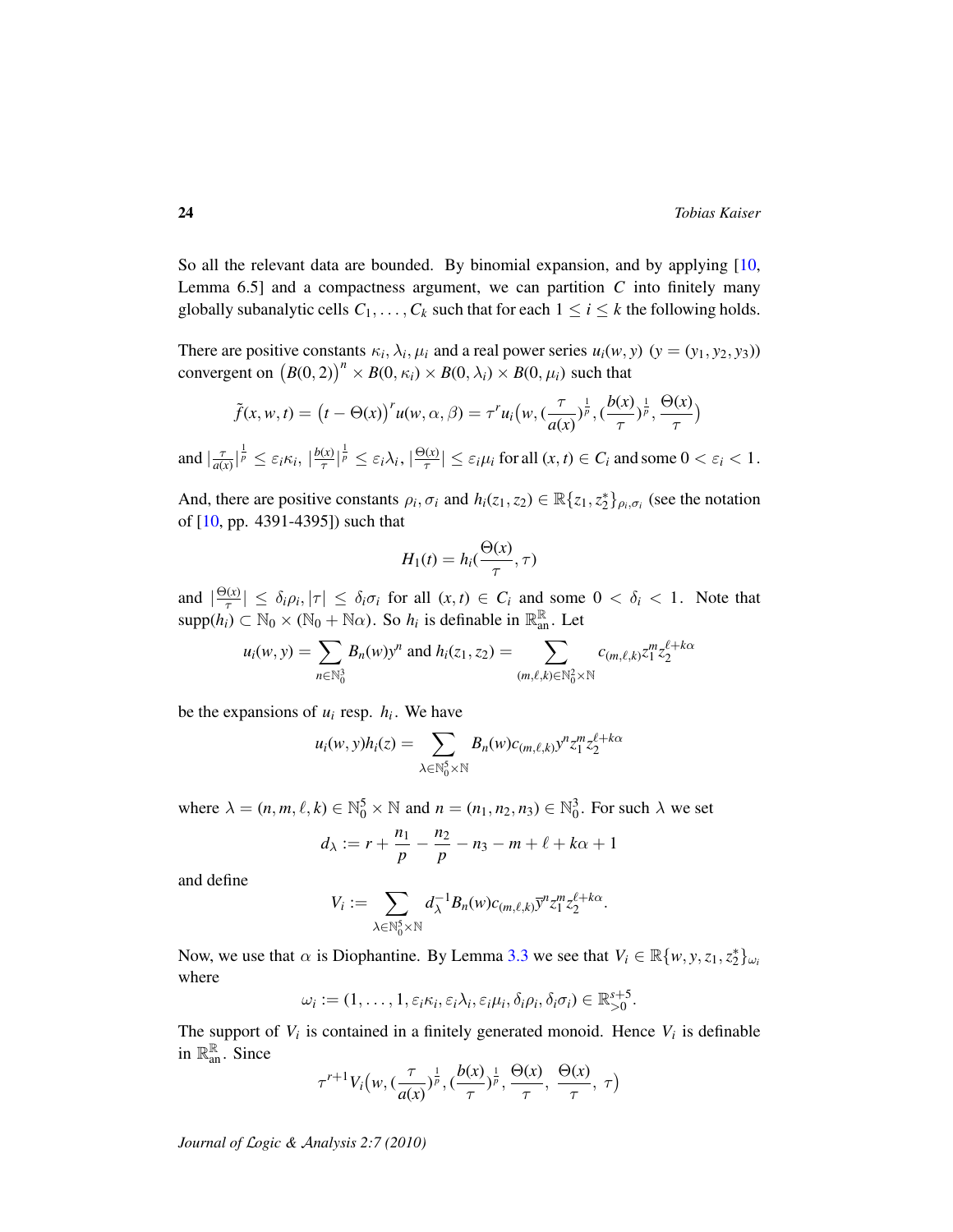is the antiderivative of  $\tilde{f}(x, w, t)H_1(t)$  with respect to  $t$  for  $(x, t) \in C_i$  the theorem follows in Subcase 1.1.1.

## Subcase 1.1.2:  $\Theta > 0$ .

We set  $\tau := t - \Theta(x)$  and integrate with respect to  $\tau$ . We have

$$
t = \tau + \Theta(x) = \Theta(x) \Big( 1 + \frac{\tau}{\Theta(x)} \Big).
$$

By the imposed conditions in Subcase 1.1 we have

$$
\Theta(x)<\frac{3}{2},\ |\frac{\tau}{\Theta(x)}|<\frac{1}{2}.
$$

By applying [\[10,](#page-26-4) Lemma 6.5] again, we can partition C into finitely many globally subanalytic cells  $C_1, \ldots, C_k$  such that for each  $1 \le i \le k$  see following holds:

There are positive constants  $\rho_i$ ,  $\sigma_i$  and  $h_i(z_1, z_2) \in \mathbb{R}{z_1, z_2^*}_{\rho_i, \sigma_i}$  such that

$$
H_1(z) = h_i\left(\frac{\tau}{\Theta(x)}, \Theta(x)\right)
$$

and  $\frac{\tau}{\Theta}$  $\frac{\tau}{\Theta(x)} \leq \delta_i \rho_i$ ,  $|\Theta(x)| \leq \delta_i \sigma_i$  for all  $(x, t) \in C_i$  and some  $0 < \delta_i < 1$ . Note that supp  $(h_i) \subset \mathbb{N}_0 \times (\mathbb{N}_0 + \mathbb{N}\alpha)$ . Hence  $h_i$  is definable in  $\mathbb{R}_{\text{an}}^{\mathbb{R}}$ . Let

$$
h_i(z_1, z_2) = \sum_{(m,\ell,k)\in\mathbb{N}_0^2\times\mathbb{N}} b_{(m,\ell,k)} z_1^m z_2^{\ell+k\alpha}.
$$

be the expansion of  $h_i$ . For  $\lambda := (n, m, \ell, k) \in \mathbb{N}_0^4 \times \mathbb{N}$  we set  $c_{\lambda} := r + \frac{n_1 - n_2 + mp}{p}$ . If  $c_{\lambda} \neq -1$  we set  $d_{\lambda} := c_{\lambda} + 1$ . We define

$$
V_i := \sum_{\{\lambda : c_{\lambda} \neq -1\}} d_{\lambda}^{-1} A_n(w) b_{(m,\ell,k)} y^n z_1^m z_2^{\ell+k\alpha}
$$

and

$$
D_i(w,x):=\sum_{\{\lambda\,:\,c_{\lambda}=-1\}}A_n(w)b_{(m,\ell,k)}a(x)^{-\frac{n_1}{p}}b(x)^{\frac{n_2}{p}}\Theta(x)^{-m+\ell+k\alpha}.
$$

Then  $V_i \in \mathbb{R}\{w, y, z_1, z_2^*\}_{\omega_i}$  where  $\omega_i := (1, \dots, 1, \delta_i \rho_i, \delta_i \sigma_i)$ . Since the support of  $V_i$ is contained in a finitely generated monoid we get that  $V_i$  is definable in  $\mathbb{R}^{\mathbb{R}}_{\text{an}}$ . The same holds for  $D_i$ :  $B_i \to \mathbb{R}$  (where  $B_i$  denotes the basis of  $C_i$ ) by the same argument. Since

$$
\tau^{r+1}V_i\big(w, (\frac{\tau}{a(x)})^{\frac{1}{p}}, (\frac{b(x)}{\tau})^{\frac{1}{p}}, \frac{\tau}{\Theta(x)}, \Theta(x)\big) + D_i(x,w)\sigma \log |\tau|
$$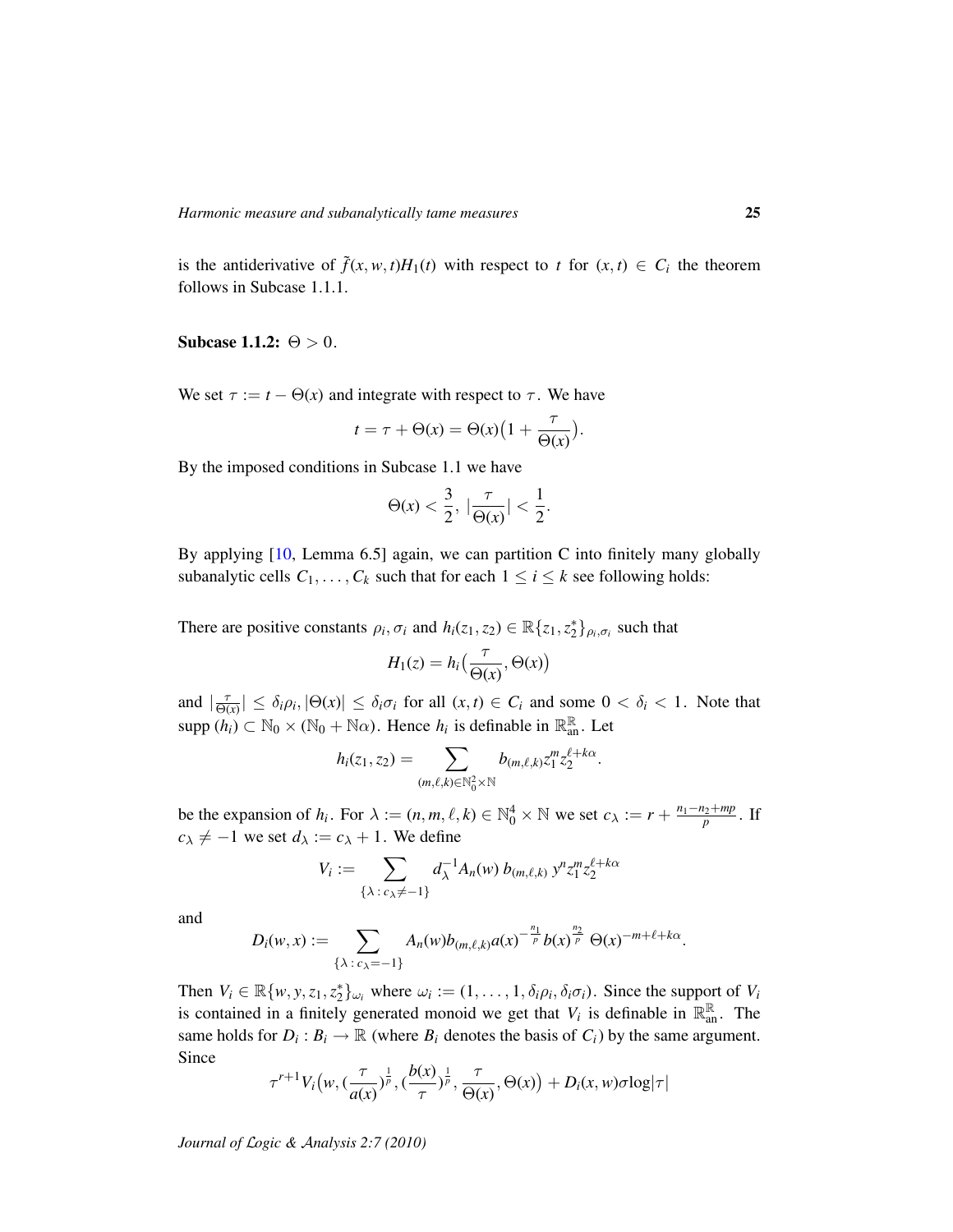is the antiderivative of  $\tilde{f}(x, w, t)H_1(t)$  with respect to  $t$  for  $(x, t) \in C_i$  and suitable  $\sigma \in \{\pm 1\}$  the theorem follows in Subcase 1.1.2.

Subcase 1.2:  $\frac{t}{\Theta}$  $\frac{t}{\Theta(x)} \leq \frac{2}{3}$  for all  $(x, t) \in C$ .

We have

$$
\Theta(x) - t = \Theta(x) \Big( 1 - \frac{t}{\Theta(x)} \Big).
$$

We see that

$$
|\frac{\Theta(x)}{a(x)}| \leq 3, |\frac{b(x)}{\Theta(x)}| \leq \frac{5}{3}
$$

for all  $(x, t) \in C$ . Also  $\Theta(x)$  is bounded by the imposed conditions in (b). Now we proceed as in Subcase 1.1.1 (integrating with respect to *t*). Note that coordinate transformation is only necessary for  $\tilde{f}(x, w, t)$ , not for  $H_1(t)$ .

Subcase 1.3:  $\frac{t}{\Theta}$  $\frac{t}{\Theta(x)} \geq \frac{3}{2}$  for all  $(x, t) \in C$ .

We write

$$
t - \Theta(x) = t(1 - \frac{\Theta(x)}{t}).
$$

We see that

$$
\left|\frac{t}{a(x)}\right| \le 3, \left|\frac{b(x)}{t}\right| \le \frac{5}{3}
$$

for all  $(x, t) \in C$ . We proceed as in Subcase 1.1.1 or Subcase 1.2 (integrating with respect to *t*); again coordinate transformation is only necessary for  $\tilde{f}(x, w, t)$ .

Case 2:  $\Theta \equiv 0$ .

We integrate with respect to *t*, no coordinate transformations are necessary.

We can repeat the arguments replacing  $H_1$  by  $H_2$  and obtain the claim.  $\Box$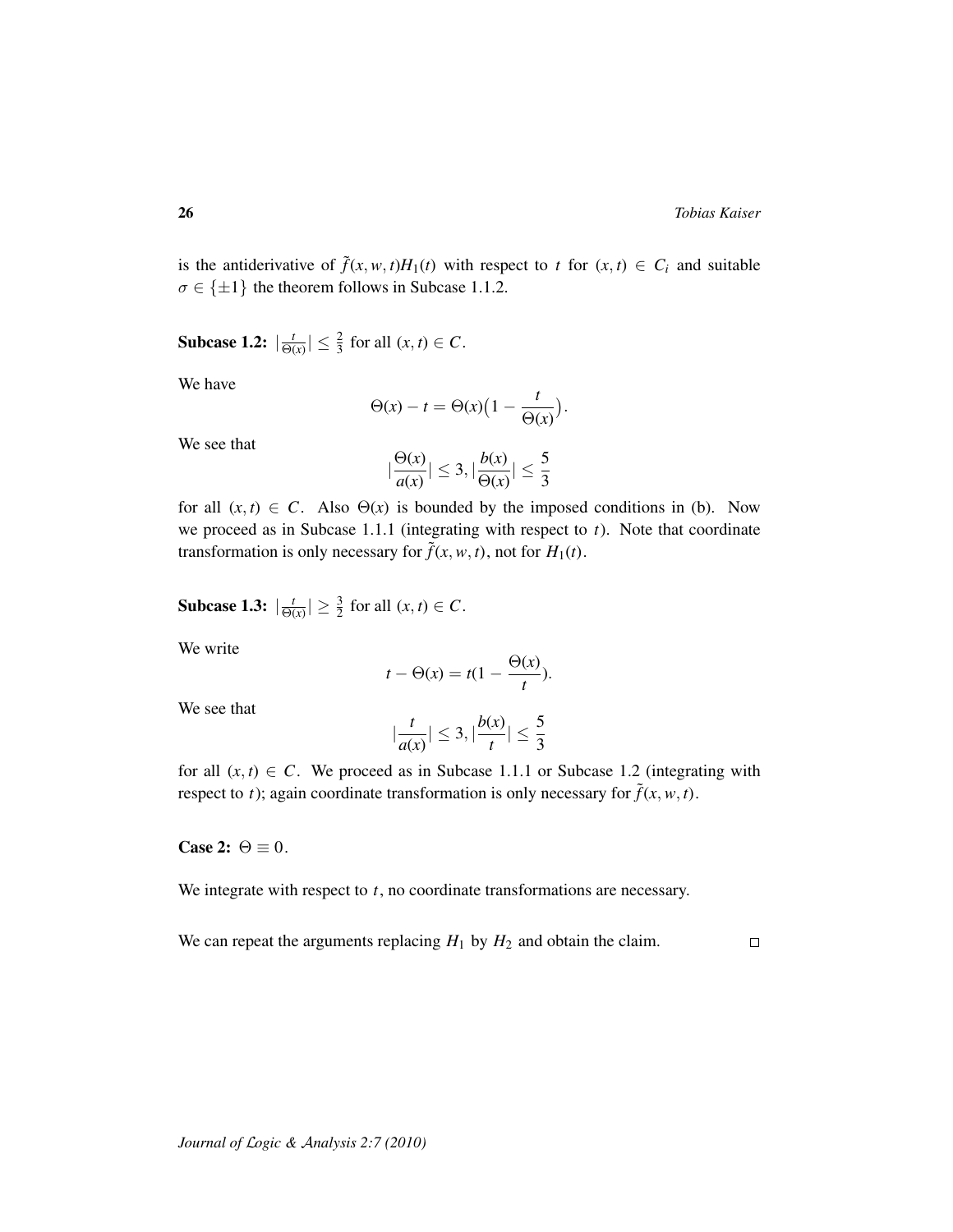# References

- <span id="page-26-7"></span>[1] D.H. Armitage, S.J. Gardiner: Classical Potential Theory. Springer Monographs in Mathematics, Springer, 2001.
- <span id="page-26-9"></span>[2] E. Bierstone, P.D. Milman: Semianalytic and subanalytic sets. *Inst. Hautes Etudes Sci. ´ Publ. Math.* 67 (1988), 5-42; doi[:10.1007/BF02699126](http://dx.doi.org/10.1007/BF02699126)
- <span id="page-26-15"></span>[3] L. Carleson, T.W. Gamlin: Complex dynamics. Springer, 1993.
- <span id="page-26-6"></span>[4] G. Comte, J.-M. Lion, J.-P. Rolin: Nature log-analytique du volume des sousanalytiques. *Illinois J. Math.* 44, no.4 (2000), 884-888.
- <span id="page-26-13"></span>[5] L. van den Dries: A generalization of the Tarski-Seidenberg Theorem, and some non definability results. *Bull. AMS* 15 (1986), 189-193; doi[:10.1090/S0273-0979-1986-](http://dx.doi.org/10.1090/S0273-0979-1986-15468-6) [15468-6](http://dx.doi.org/10.1090/S0273-0979-1986-15468-6)
- <span id="page-26-3"></span>[6] L. van den Dries: Tame Topology and O-minimal Structures. *London Math. Soc. Lecture Notes Series* 248, Cambridge University Press, 1998.
- <span id="page-26-2"></span>[7] L. van den Dries, A. Macintyre, D. Marker: The elementary theory of restricted analytic functions with exponentiation. *Annals of Math. (2)* 140, no.1 (1994), 183-205; doi[:10.2307/2118545](http://dx.doi.org/10.2307/2118545)
- <span id="page-26-1"></span>[8] L. van den Dries, C. Miller: On the real exponential field with restricted analytic functions. *Israel J. Math.* 85, no.1-3 (1994), 19-56; doi[:10.1007/BF02758635](http://dx.doi.org/10.1007/BF02758635)
- <span id="page-26-0"></span>[9] L. van den Dries, C. Miller: Geometric categories and o-minimal structures. *Duke Math. Journal* 84, no. 2 (1996), 497-540; doi[:10.1215/S0012-7094-96-08416-1](http://dx.doi.org/10.1215/S0012-7094-96-08416-1)
- <span id="page-26-4"></span>[10] L. van den Dries, P. Speissegger: The real field with convergent generalized power series. *Trans. Amer. Math. Soc.* 350, no.11 (1998), 4377-4421; doi[:10.1090/S0002-](http://dx.doi.org/10.1090/S0002-9947-98-02105-9) [9947-98-02105-9](http://dx.doi.org/10.1090/S0002-9947-98-02105-9)
- <span id="page-26-5"></span>[11] L. van den Dries, P. Speissegger: The field of reals with multisummable series and the exponential function. *Proc. London Math. Soc.* (3) 81, no.3 (2000), 513-565; doi[:10.1112/S0024611500012648](http://dx.doi.org/10.1112/S0024611500012648)
- <span id="page-26-10"></span>[12] T.A. Driscoll, L.N. Trefethen: Schwarz-Christoffel Mapping. Cambridge University Press, 2002.
- [13] D.B. Garnett: Applications of harmonic measure. University of Arkansas Lecture Notes in the mathematical Sciences. Vo. 8, Wiley, 1986.
- <span id="page-26-8"></span>[14] D.B. Garnett, R.E. Marshall: Harmonic Measure. Cambridge University Press, 2005.
- <span id="page-26-11"></span>[15] L.L. Helms: Introduction to potential theory. Wiley-Interscience, 1969.
- <span id="page-26-14"></span>[16] Y.S. Ilyashenko: The finiteness problem for limit cycles of polynomial vector fields on the plane, germs of saddle resonant vector fields and non-Hausdorff Riemann surfaces. Topology (Leningrad 1982), *Lecture Notes in Math.* 1060, 290-305, Springer 1984.
- <span id="page-26-12"></span>[17] Y.S. Ilyashenko: Finiteness Theorems for Limit Cycles. Translations of Mathemat. Monographs 94, American Mathematical Society, 1991.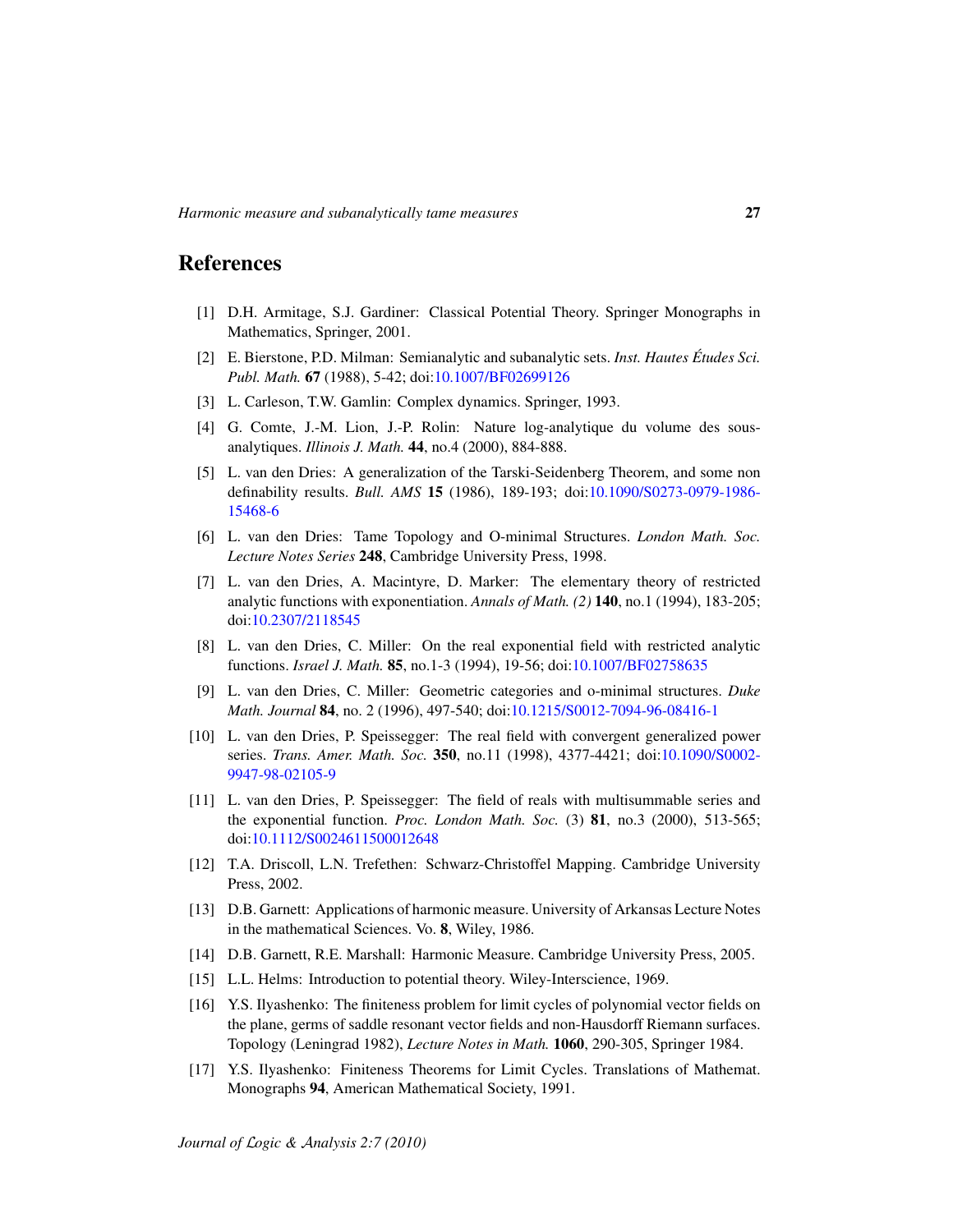- <span id="page-27-9"></span>[18] T. Kaiser: Definability results for the poisson equation. *Adv.Geom.* 6 (2006), 627-644; doi[:10.1515/ADVGEOM.2006.036](http://dx.doi.org/10.1515/ADVGEOM.2006.036)
- <span id="page-27-12"></span>[19] T. Kaiser: Dirichlet regularity of subanalytic domains. *Trans. Amer. Math. Soc.* 360 (2008), 6573-6594; doi[:10.1090/S0002-9947-08-04609-6](http://dx.doi.org/10.1090/S0002-9947-08-04609-6)
- <span id="page-27-13"></span>[20] T. Kaiser: The Riemann Mapping Theorem for semianalytic domains and o-minimality. *Proc. Lond. Math. Soc.* (3) 98, no. 2 (2009), 427-444; doi[:10.1112/plms/pdn034](http://dx.doi.org/10.1112/plms/pdn034)
- <span id="page-27-7"></span>[21] T. Kaiser: The Dirichlet problem in the plane with semianalytic raw data, quasianalyticity and o-minimal structures. *Duke Math. Journal* 147, no. 2 (2009), 285-314; doi[:10.1215/00127094-2009-012](http://dx.doi.org/10.1215/00127094-2009-012)
- <span id="page-27-2"></span>[22] T. Kaiser, J.-P. Rolin, P. Speissegger: Transition maps at non-resonant hyperbolic singularities are o-minimal. *Journal für die reine und angewandte Mathematik* 636 (2009), 1-45; doi[:10.1515/CRELLE.2009.081](http://dx.doi.org/10.1515/CRELLE.2009.081)
- <span id="page-27-8"></span>[23] K. Kurdyka: On a subanalytic stratification satisfying aWhitney property with exponent 1. *Real Algebraic Geometry, Proceedings Rennes*, 1991. M. Coste ed., *Lecture Notes in Math.* 1524, 316-323, Springer, Berlin, Heidelberg, New York, 1992.
- <span id="page-27-15"></span>[24] R.S. Lehman: Development of the mapping function at an analytic corner. *Pacific J. of Math.* 7 (1957), 1437-1449.
- <span id="page-27-4"></span>[25] J.-M. Lion, J.-P. Rolin: Théorème de préparation pour les fonctions logarithmicoexponentielles *Ann. Inst. Fourier* 47, no.3 (1997), 859-884.
- <span id="page-27-3"></span>[26] J.-M. Lion, J.-P. Rolin: Integration des fonctions sous-analytiques et volumes des ´ sous-ensembles sous-analytiques. *Ann. Inst. Fourier* 48, no.3 (1998), 755-767.
- <span id="page-27-6"></span>[27] C. Miller: Expansions of the real field with power functions. *Ann. Pure Appl. Logic* 68 (1994), 79-94; doi[:10.1016/0168-0072\(94\)90048-5](http://dx.doi.org/10.1016/0168-0072(94)90048-5)
- <span id="page-27-17"></span>[28] J. Milnor: Dynamics in One Complex Variable. Vieweg, 1999.
- <span id="page-27-10"></span>[29] M. Parusinski: Subanalytic functions. *Trans. Amer. Math. Soc.* 344 (1994), 583-595; doi[:10.2307/2154496](http://dx.doi.org/10.2307/2154496)
- <span id="page-27-11"></span>[30] M. Parusinski: On the preparation theorem for subanalytic functions. New developments in singularity theory (Cambridge, 2000), 193-215, NATO Sci.Se. II Math. Phys. Chem., 21, Kluwer Acad. Publ., Dordrecht, 2001.
- <span id="page-27-14"></span>[31] Ch. Pommerenke: Boundary Behaviour of Conformal Maps, Springer, 1992.
- <span id="page-27-1"></span>[32] J.-P. Rolin, P. Speissegger, A.J. Wilkie: Quasianalytic Denjoy-Carleman classes and o-minimality. *J. Amer. Math. Soc.* 16, no.4 (2003), 751-777; doi[:10.1090/S0894-0347-](http://dx.doi.org/10.1090/S0894-0347-03-00427-2) [03-00427-2](http://dx.doi.org/10.1090/S0894-0347-03-00427-2)
- <span id="page-27-0"></span>[33] M. Shiota: Geometry of subanalytic and semialgebraic sets. Birkhäuser, 1997.
- <span id="page-27-16"></span>[34] C.L. Siegel: Über die Normalform analytischer Differentialgleichungen in der Nähe einer Gleichgewichtslösung. *Nach. Akad. Wiss. Göttingen, Math.-Phys.* (1952), 21-30.
- <span id="page-27-5"></span>[35] R. Soufflet: Finiteness property for generalized Abelian integrals. *Ann. Inst. Fourier* 52, no.3 (2003), 767-785.